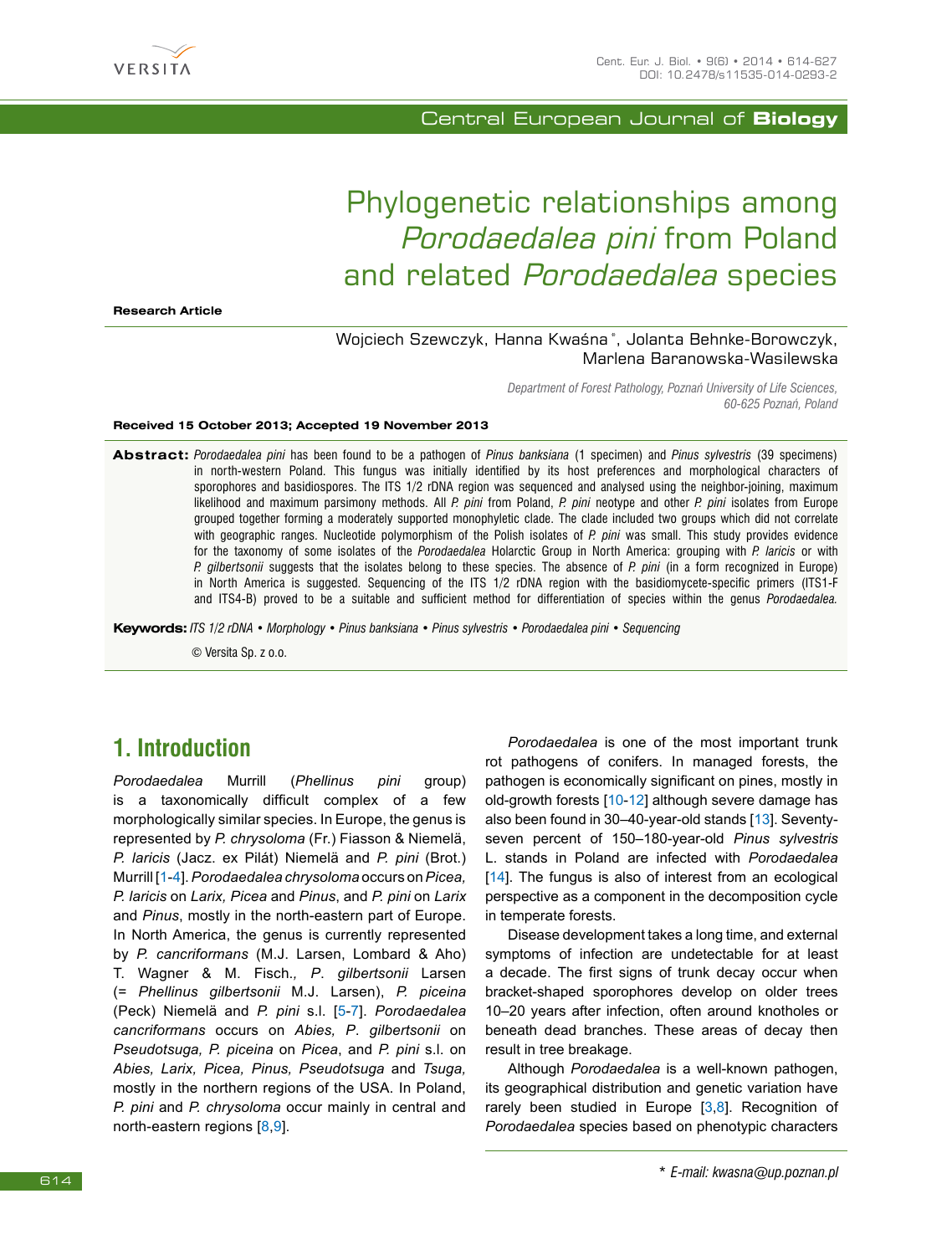is difficult because of the morphological similarity of their sporophores, sporophore morphological transition [\[15](#page--1-11)], possible compatibility of species [[16](#page--1-12)] and lack of specific microscopic characters useful for identification. Interspecific hybridization between *P. pini* and *P. laricis* is possible [\[3](#page--1-10)] and may be a source of morphological variation observed among *Porodaedalea* sporophores. In addition, recent studies [\[3](#page--1-10)] have revealed the presence of an undescribed species within *Porodaedalea*. The complex phylogeographical structure of this group is becoming clearer with the application of molecular techniques [\[3](#page--1-10),[17](#page--1-13)].

The aims of the present study were to elucidate the identification of *Porodaedalea* occurring on pines in Poland using sequences of the ITS1/2 rDNA region and to examine their genetic variation. It was also expected that new information would contribute to a better understanding of the origin and source of phenotypic and genetic variation of *Porodaedalea* in Poland. Additionally, the study was expected to contribute to the identification of some isolates of the *Porodaedalea* 

Holarctic Group in North America [[17\]](#page--1-13) and to confirm the effectiveness of the ITS1/2 rDNA region in distinguishing inter- and intraspecific variation within *Porodaedalea*.

## **2. Experimental Procedures**

### **2.1 Material studied**

Sporophores of *Porodaedalea* from one living *Pinus banksiana* Lamb. and from 39 *P. sylvestris* trees were collected in north-western Poland in 2008-2010, from an area of approximately 100 000 km<sup>2</sup> (Figure [1](#page--1-14), Table [1](#page--1-15)). The sporophores were collected at a height of 5-10 m on the infected tree trunks. Between one and three sporophores were available and collected from each tree.

#### **2.2 Morphological studies**

Morphological characters of sporophores, *i.e.* basidiospore dimensions (μm), hymenial setae dimensions (μm), pore widths and pore density (mm−1),



**Figure 1.** Map of Poland with locations where *P. pini* was collected.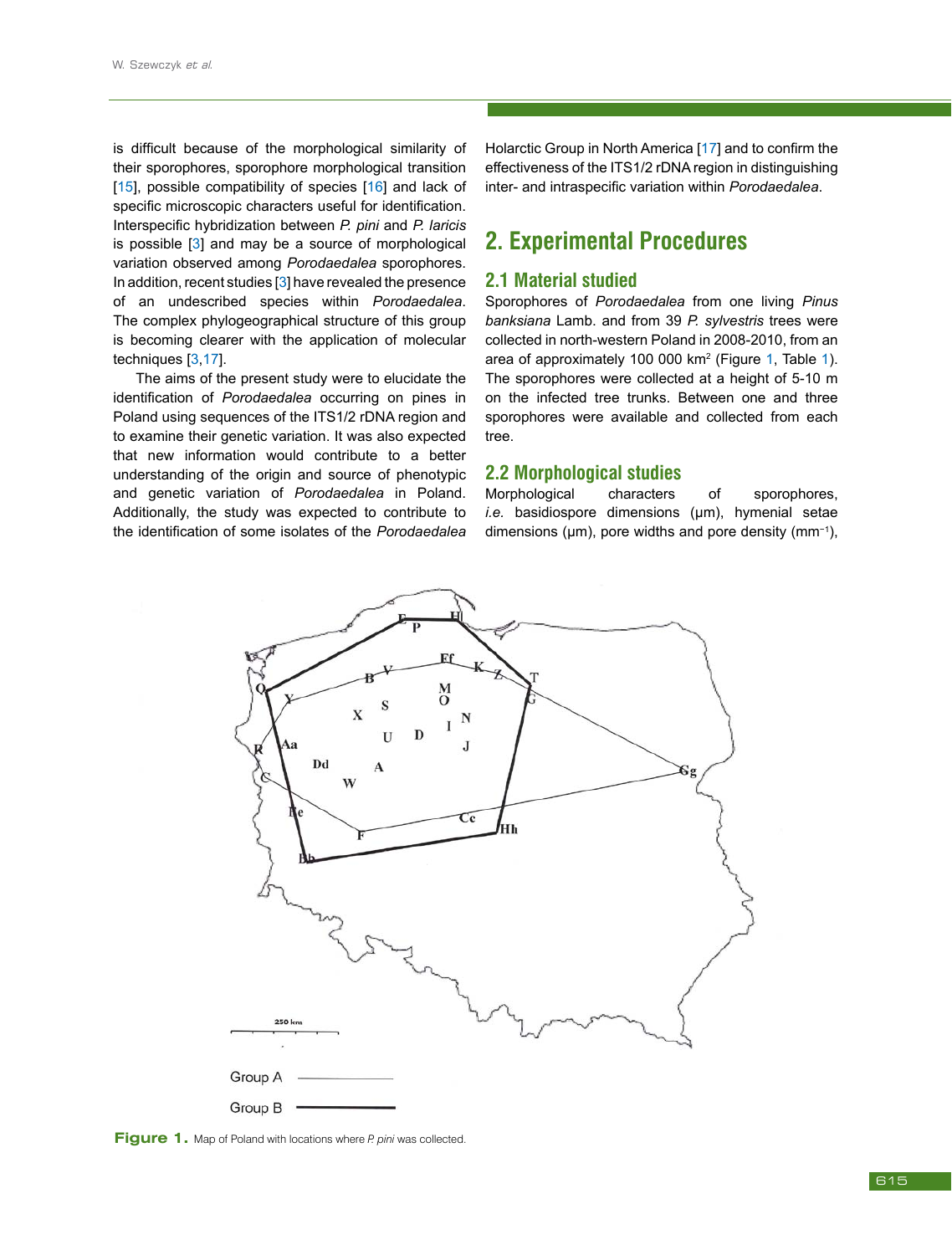| Isolate | Locality            | Location on<br>Figure 1  | Host tree        | Age of tree | GenBank Accession<br>number | Percentage of similarity<br>to FJ775555 |
|---------|---------------------|--------------------------|------------------|-------------|-----------------------------|-----------------------------------------|
| 4-2010  | Zielonka            | A                        | Pinus sylvestris | 110         | HE971100                    | 99                                      |
| 7-2010  | Zielonka            | Α                        | P. sylvestris    | 110         | HE971103                    | 99                                      |
| 8-2010  | Szubin              | D                        | P. sylvestris    | 94          | HE971105                    | 99                                      |
| 11-2010 | Zielonka            | Α                        | P. sylvestris    | 110         | HE971108                    | 99                                      |
| 14-2010 | Czarne Człuchowskie | B                        | P. sylvestris    | 128         | HE971111                    | 99                                      |
| 16-2010 | Rzepin              | C                        | P. sylvestris    | 85          | HE971114                    | 99                                      |
| 17-2010 | Damnica             | E                        | P. sylvestris    | 108         | HE971116                    | 100                                     |
| 2-2011  | Góra Śląska         | F                        | P. sylvestris    | 96          | HE971098                    | 99                                      |
| 4-2011  | Lubichowo           | Η                        | P. sylvestris    | 105         | HE971101                    | 100                                     |
| 5-2011  | Żołędowo            | $\overline{\phantom{a}}$ | P. sylvestris    | 64          | HE971102                    | 100                                     |
| 7-2011  | Gniewkowo           | J                        | P. sylvestris    | 33          | HE971104                    | 99                                      |
| 8-2011  | Starogard Gdański   | Κ                        | P. sylvestris    | 70          | HE971106                    | 99                                      |
| 10-2011 | Góra Śląska         | F                        | P. sylvestris    | 118         | HE971107                    | 99                                      |
| 11-2011 | Woziwoda            | M                        | P. sylvestris    | 67          | HE971109                    | 99                                      |
| 13-2011 | Toruń               | N                        | P. sylvestris    | 90          | HE971110                    | 99                                      |
| 14-2011 | Tuchola             | $\circ$                  | P. sylvestris    | 76          | HE971112                    | 99                                      |
| 15-2011 | Cewice              | P                        | P. sylvestris    | 115         | HE971113                    | 100                                     |
| 16-2011 | Góra Śląska         | F                        | P. sylvestris    | ä,          | HE971115                    | 99                                      |
| 21-2011 | Mieszkowice         | R                        | P. sylvestris    | 78          | HE971117                    | 99                                      |
| 23-2011 | Rudka               | Gg                       | P. sylvestris    | 55          | HE971118                    | 99                                      |
| 24-2011 | Mieszkowice         | R                        | P. sylvestris    | 128         | HE971119                    | 99                                      |
| 25-2011 | Lipka               | S                        | P. sylvestris    | 160         | HE971120                    | 99                                      |
| 26-2011 | Miłomłyn            | Τ                        | P. sylvestris    | 76          | HE971121                    | 99                                      |
| 27-2011 | Podanin             | U                        | P. sylvestris    | 110         | HE971122                    | 99                                      |
| 28-2011 | Gniewkowo           | J                        | P. sylvestris    | 103         | HE971123                    | 99                                      |
| 29-2011 | Trzebież            | Q                        | P. sylvestris    | ä,          | HE971124                    | 100                                     |
| 30-2011 | Niedźwiady          | V                        | P. sylvestris    | 89          | HE971125                    | 99                                      |
| 31-2011 | Grodzisk            | W                        | P. sylvestris    | 107         | HE971126                    | 99                                      |
| 32-2011 | Płytnica            | Χ                        | Pinus banksiana  |             | HE971127                    | 99                                      |
| 34-2011 | Dobrzany            | Υ                        | P. sylvestris    | 90          | HE971128                    | 99                                      |
| 36-2011 | Poddebice           | Hh                       | P. sylvestris    | 70          | HE971129                    | 100                                     |
| 37-2011 | Bogdaniec           | Aa                       | P. sylvestris    | 45          | HE971130                    | 100                                     |
| 39-2011 | Dobrzany            | Υ                        | P. sylvestris    | 105         | HE971131                    | 100                                     |
| 43-2011 | Węgliniec           | Bb                       | P. sylvestris    | 67          | HE971132                    | 100                                     |
| 44-2011 | Turek               | Сc                       | P. sylvestris    | 92          | HE971133                    | 99                                      |
| 45-2011 | Międzychód          | Dd                       | P. sylvestris    | 98          | HE971134                    | 99                                      |
| 46-2011 | Kościerzyna         | Ff                       | P. sylvestris    | 135         | HE971135                    | 99                                      |
| 47-2011 | Lidzbark            | G                        | P. sylvestris    | 82          | HE971136                    | 99                                      |
| 51-2011 | Krzystkowice        | Ee                       | P. sylvestris    | 109         | HE971137                    | 99                                      |
| 52-2011 | Kwidzyn             | Ζ                        | P. sylvestris    | 68          | HE971138                    | 99                                      |

**Table 1.** *Porodaedalea pini* specimens from Poland.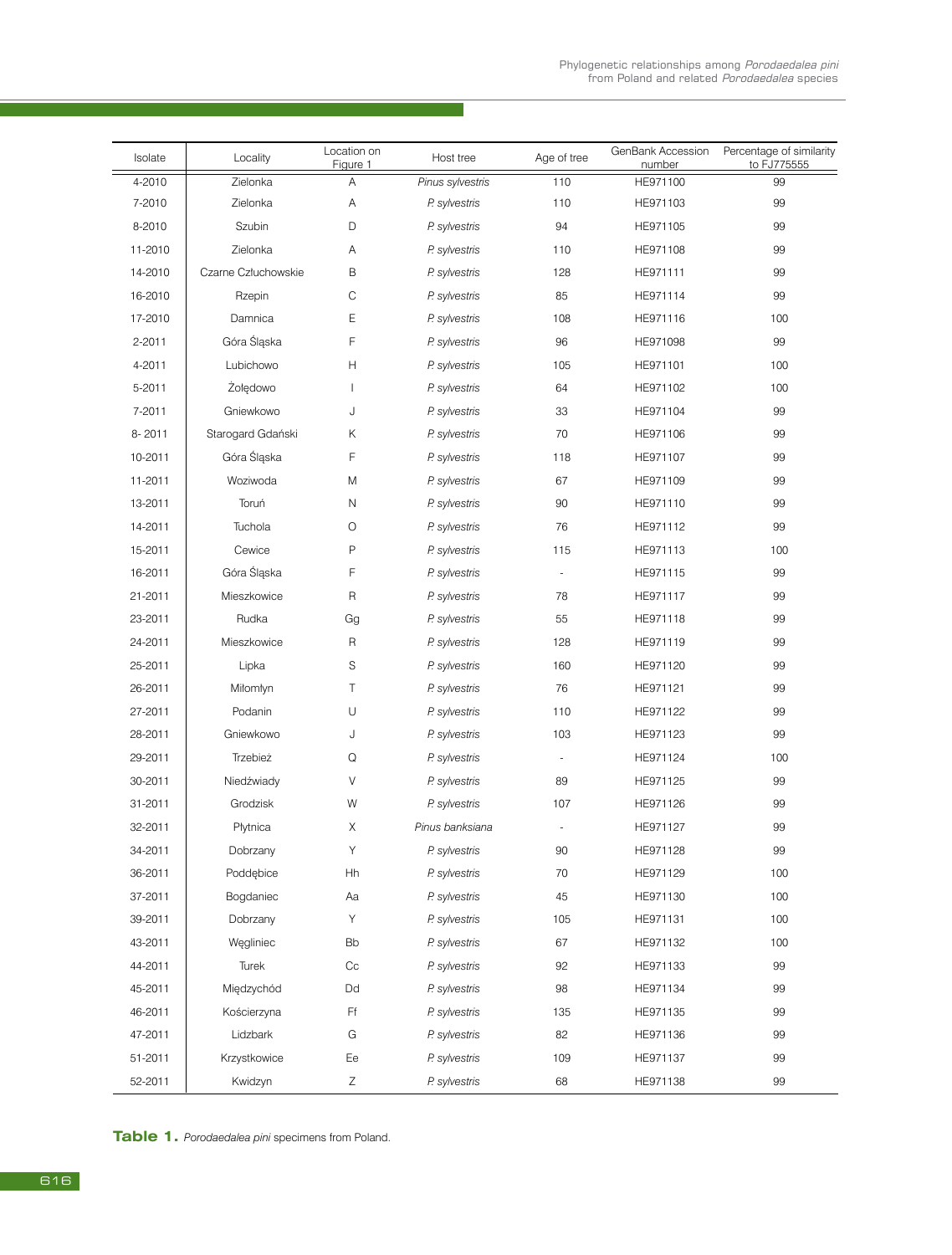were evaluated microscopically from fragments of fresh sporophores mounted in Melzer's reagent, under a Zeiss Imager A.1 light microscope with ×1000 magnification and under a Zeiss Stemi 2000 stereomicroscope. Measurements were taken with Quickphoto Micro 2.3 software (Olympus). Ten to 30 basidiospores, setae and pores from 1-3 sporophores from each tree were measured. Significance of differences in dimensions of basidiospores and setae from different isolates was determined by one-way ANOVA with pair-wise comparison of means (Tukey's HSD test) using SPSS software.

#### **2.3 DNA extraction, PCR and sequencing**

Axenic, dikaryotic  $(n + n)$  cultures were obtained from the fresh sporophore context material taken from above the hymenium with a sterile scalpel and plated on Goldfarb's selective medium (malt agar 15 g L<sup>-1</sup>, prochloraz 1 mg  $L^{-1}$ , benomyl 1 mg  $L^{-1}$ , thiobendazole 1 mg L-1, streptomycin 1 mg L-1, rose Bengal 1 mg L-1). Fungi were incubated at 24°C in darkness. After 7-14 d they were transferred to 1.5% malt medium (malt extract 15 g L<sup>-1</sup>, peptone 5 g L<sup>-1</sup>, agar 15 g L<sup>-1</sup>, Difco) and maintained at 4°C in darkness.

For DNA extraction, axenic cultures were grown in L-broth (sodium chloride 10 g L<sup>-1</sup>, tryptone 10 g L<sup>-1</sup>, yeast extract 5 g L-1) at 25°C for 10 d. Mycelium from each isolate was lyophilized and frozen at -80°C. The total DNA was extracted [[18](#page--1-16)] and purified with Sure Clean (Bioline Ltd, London, Cat. no. BIO37042). PCR amplification of the ITS 1/2 rDNA was done with DNA diluted (10−2) in deionized water. Primers used were ITS1-F (5'CTT GGT CAT TTA GAG GAA GTA A) and ITS4-B (5' CAGGAGACTTGTACACGGTCCAG). The two primers are specific to fungi and the Basidiomycota, respectively [[19](#page--1-17)]. Each 25 μl PCR mixture consisted of 0.2 μmol L-1 of each primer, 0.25 U of Taq polymerase (MBI Fermentas, St. Leon-Rot, Germany), buffer (10 mmol L-1 Tris–HCl pH 8.8, 50 mmol L-1 KCl, 0.08% Nonidet P–40, 0.1 mg ml<sup>-1</sup> BSA, 1.5 mmol L<sup>-1</sup> MgCl<sub>2</sub>), 0.2 mmol L-1 deoxyribonucleoside triphosphates (dNTPs) and 2 μl of DNA. PCR conditions included an initial denaturation step at 94°C for 10 min, followed by 30 cycles of 94°C for 30 s, 42°C for 1 min and 72°C for 2 min. This was followed by a final extension of 72°C for 10 min [\[19](#page--1-17)]. The amplified fragments were sequenced at the Centre of DNA Studies in Poznań, Poland. Sequences were queried against the GenBank database using BLAST.

### **2.4 Sequence alignment and phylogenetic analysis**

Representatives (11-2010, 15-2011, 44-2011) from three groups of identical sequences of *Porodaedalea* were used for alignment. These were automatically aligned with sequences of other *Porodaedalea* species (Table [2](#page--1-18)) using ClustalW [[20](#page--1-19)]. Alignment of all isolates was accomplished for the entire 517-nucleotide basepair length of the ITS1/2 rDNA region. Gaps and missing data were excluded from the analysis. Phylogenetic analyses were performed by the neighbor-joining (NJ), maximum likelihood (ML) and maximum parsimony (MS) methods. The neighbor-joining analysis utilized an input distance matrix specifying the distance between each pair of isolates. The maximum likelihood analysis was performed with the Tamura-Nei model using the heuristic search procedure (Nearest-Neighbour-Interchange, NNI) with an initial tree generated automatically by applying NJ and BJONJ algorithms. Maximum parsimony analysis was performed using a heuristic search procedure (Subtree-Pruning-Regrafting (SPR)) with the widest search level (level 3) with 10 replications in the Random Additions method for the initial tree. The percentages of replicate trees in which associated taxa clustered as determined by bootstrap analysis (1000 replicates) were indicated at the nodes on the phylogram [[21](#page--1-20)]. Bootstrap support (BS) values >60% were considered significant in this study. Similar bootstrap support values (>50 and >70%) were considered significant in other studies on recognition of *Porodaedalea* species [[3,](#page--1-10)[17](#page--1-13)]. The evolutionary distances were computed using the maximum composite likelihood method and were expressed as number of base substitutions per site. Phylogenetic analysis was performed using MEGA 5.0 [[22](#page--1-21)]. *Onnia tomentosa* (Fr.) P. Karst. was chosen as an outgroup based on previous studies [[17](#page--1-13)[,23](#page--1-22)]. The sequences obtained from our studies have been deposited in GenBank.

### **3. Results**

### **3.1 Morphological studies**

Host range (*P. banksiania* and *P. pini*) and the following morphological characters suggest that all 40 specimens studied belong to *P. pini*: morphological characters of sporophores (perennial, effused-reflexed to pileate, solitary to imbricate, corky to woody, rust brown to dark grey on the upper surface, with the poroid surface ochre brown or rust brown to umber brown, and more or less shining), shape of pores (circular to angular, tending to split and becoming irregular to daedaleoid), abundant occurrence of setae in hymenophore, dimitic hyphal system, shape and size of basidiospores (subglobose, smooth, mean dimensions  $5.25-6.25 \times 4.12-5.30 \mu m$ ), and shape and size of setae (straight, pointed, thick-walled, dark brown in KOH, mean dimensions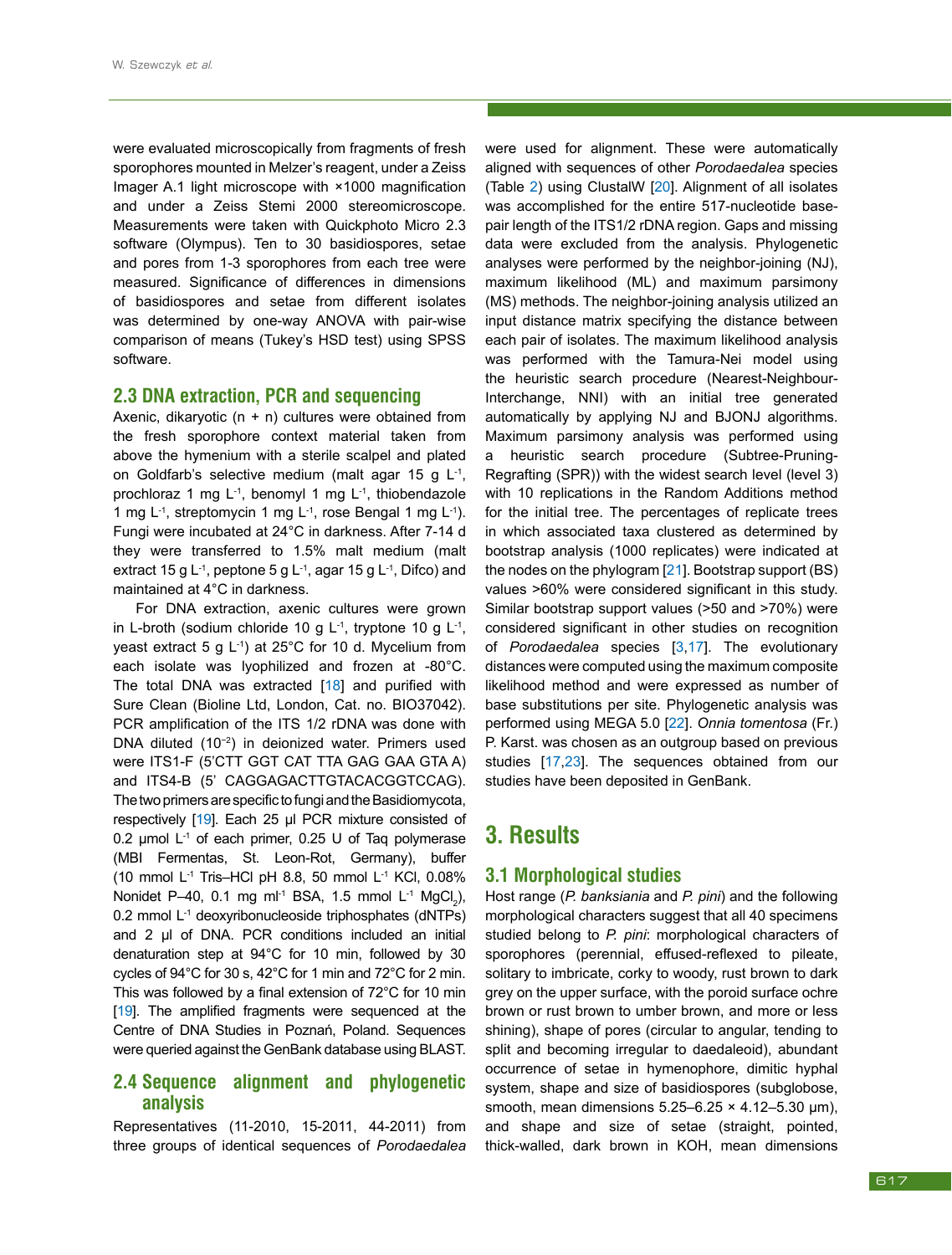| Species & isolate<br>code    | Host                     | State/<br>Province          | Country        | Collector                                    | <b>ITS</b> | Depositor of ITS<br>sequence                              |
|------------------------------|--------------------------|-----------------------------|----------------|----------------------------------------------|------------|-----------------------------------------------------------|
| Porodaedalea cancriformans   |                          |                             |                |                                              |            |                                                           |
| $1-Sp$                       | Abies concolor           | California                  | <b>USA</b>     | L.R. Carpenter                               | JX110042   | N. J. Brazee &<br>D.L. Lindner <sup>5</sup>               |
| FP-133112-R                  | Abies magnifica          | Oregon                      | <b>USA</b>     | M.J. Larsen                                  | JX110043   | N. J. Brazee &<br>D.L. Lindner                            |
| Porodaedalea chrysoloma s.s. |                          |                             |                |                                              |            |                                                           |
| FP-102121-T                  | Picea abies              | Sumava                      | Czech Republic | A. Cerny                                     | JX110031   | N. J. Brazee &<br>D.L. Lindner                            |
|                              | Picea abies              | Uppsala                     | Sweden         | J. Stenlid &<br>M. Larsen                    | AF123440   | J. Stenlid <sup>6</sup>                                   |
| FP-135952                    | Picea abies              | Uppsala                     | Sweden         | J. Stenlid                                   | JX110033   | N. J. Brazee &<br>D.L. Lindner                            |
| NJB2011-Fin1                 | Picea abies              | Uusimaa                     | Finland        | N.J. Brazee &<br>T. Niemelä                  | JX110034   | N. J. Brazee &<br>D.L. Lindner                            |
| Porodaedalea gilbertsonii    |                          |                             |                |                                              |            |                                                           |
| H7002004                     | Pseudotsuga<br>menziesii | West                        | <b>USA</b>     | M.J. Larsen                                  | FJ775560   | M. Tomšovský,<br>P. Sedlák &<br>L. Jankovský <sup>7</sup> |
| Porodaedalea laricis         |                          |                             |                |                                              |            |                                                           |
| H7002007                     | Larix sp.                | Bashkortostan               | Russia         | M. Tomšovský,<br>P. Sedlák &<br>L. Jankovský | FJ775562   | M. Tomšovský,<br>P. Sedlák &<br>L. Jankovský              |
| <b>UPS F-120580</b>          | Larix sp.                | Komi Republic               | Russia         |                                              | FJ775563   | M. Tomšovský,<br>P. Sedlák &<br>L. Jankovský              |
| CCBAS 735                    | Pinus cembra             | NP High Tatras <sup>4</sup> | Slovakia       | M. Tomšovský,<br>P. Sedlák &<br>L. Jankovský | FJ775565   | M. Tomšovský,<br>P. Sedlák &<br>L. Jankovský              |
| PRM 911471                   | Pinus mugo               | NP Bohemian<br>Forest       | Czech Republic | M. Tomšovský,<br>P. Sedlák &<br>L. Jankovský | FJ775566   | M. Tomšovský,<br>P. Sedlák &<br>L. Jankovský              |
| PRM 892094                   | Larix decidua            | Pelvoux                     | France         | M. Tomšovský,<br>P. Sedlák &<br>L. Jankovský | FJ775567   | M. Tomšovský,<br>P. Sedlák &<br>L. Jankovský              |
| Porodaedalea pini s.s.       |                          |                             |                |                                              |            |                                                           |
| <b>BRNM 712793</b>           | Pinus sylvestris         | NP Curonian<br>Spit         | Lithuania      | M. Tomšovský,<br>P. Sedlák &<br>L. Jankovský | FJ775552   | M. Tomšovský,<br>P. Sedlák &<br>L. Jankovský              |
| <b>BRNM 712787</b>           | Larix decidua            | NP Podyjí                   | Czech Republic | M. Tomšovský,<br>P. Sedlák &<br>L. Jankovský | FJ775553   | M. Tomšovský,<br>P. Sedlák &<br>L. Jankovský              |
| <b>BRNM 712792</b>           | Pinus halepensis         | Isle of Korcula             | Croatia        | M. Tomšovský,<br>P. Sedlák &<br>L. Jankovský | FJ775554   | M. Tomšovský,<br>P. Sedlák &<br>L. Jankovský              |
| <b>BRNM 712785</b>           | Pinus sylvestris         | NP Podyjí                   | Czech Republic | M. Tomšovský,<br>P. Sedlák &<br>L. Jankovský | FJ775555   | M. Tomšovský,<br>P. Sedlák &<br>L. Jankovský              |
| <b>BRNM 712791</b>           | Pinus sylvestris         | Uppsala                     | Sweden         |                                              | FJ775556   | M. Tomšovský,<br>P. Sedlák &<br>L. Jankovský              |

**Table 2.** *Porodaedalea* isolate description and GenBank accession numbers for *Porodaedalea* included in phylogenetic analysis.

*1 Neotype isolate. 2 Initially presumed to represent P. pini s.l. 3 Initially presumed to represent P. laricis. 4 NP – refers to National Park. 5 N. J. Brazee, D.L. Lindner - UMass Extension, Center for Agriculture, University of Massachusetts, 101 University Drive, Suite A7, Amherst, MA 01002, USA.*

*6 J. Stenlid – Department of Forest Mycology & Pathology, SLU, Box 7026, S-750 07 Uppsala, Sweden.*

*7 M. Tomsovsky, P. Sedlak, L. Jankovsky - Faculty of Forestry and Wood Technology, Mendel University of Agriculture and Forestry in Brno, Zemedelska 3, Brno 61300, Czech Republic.*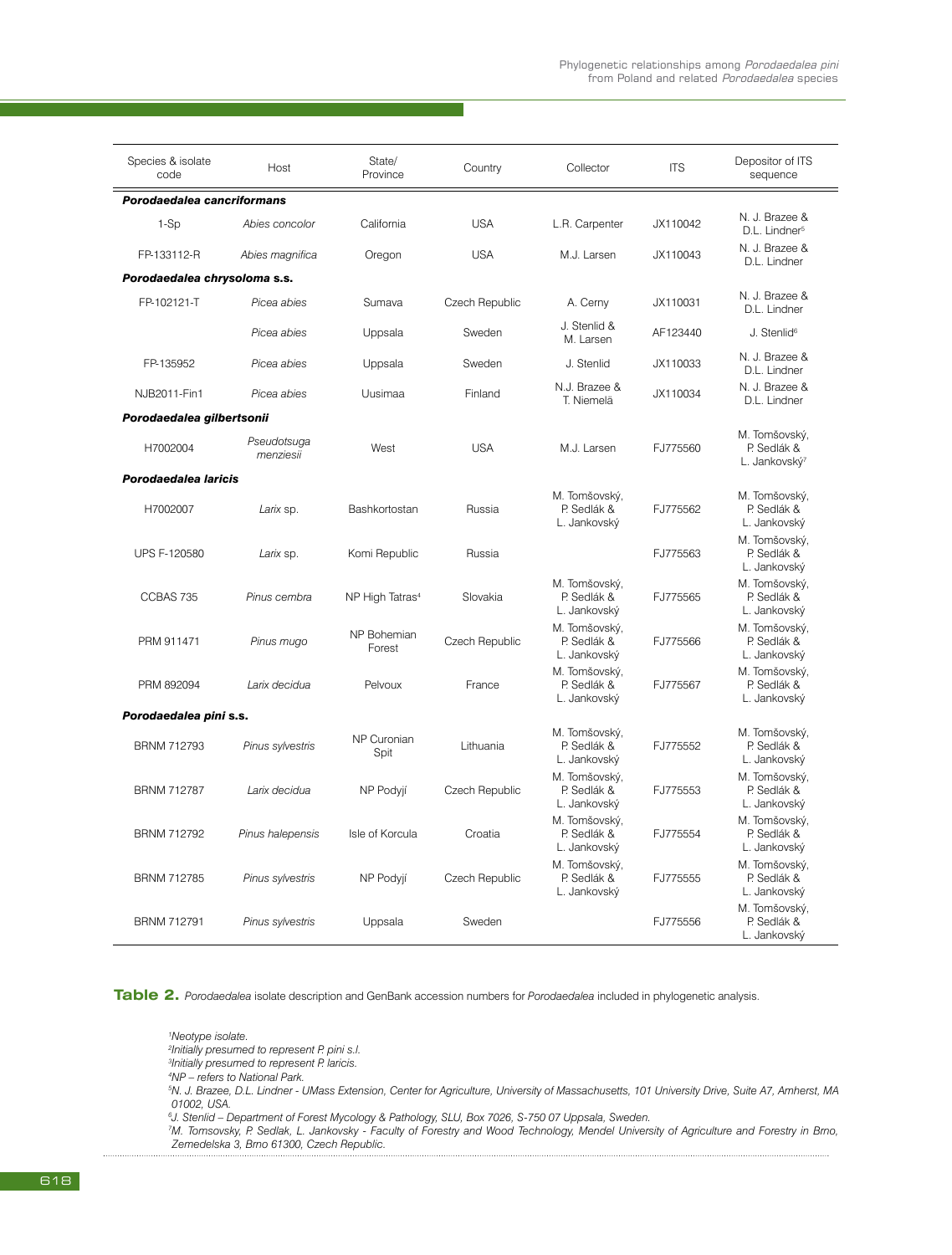| Species & isolate<br>code    | Host                     | State/<br>Province | Country        | Collector                                    | <b>ITS</b> | Depositor of ITS<br>sequence                 |
|------------------------------|--------------------------|--------------------|----------------|----------------------------------------------|------------|----------------------------------------------|
| TFC 1971-6                   | Pinus sylvestris         | Tartu county       | Estonia        | M. Tomšovský,<br>P. Sedlák &<br>L. Jankovský | FJ775557   | M. Tomšovský,<br>P. Sedlák &<br>L. Jankovský |
| <b>BRNM 712786</b>           | Pinus rotundata          | Borkovická blata   | Czech Republic | M. Tomšovský,<br>P. Sedlák &<br>L. Jankovský | FJ775558   | M. Tomšovský,<br>P. Sedlák &<br>L. Jankovský |
| 74-64/2                      | Pinus sylvestris         | Svealand           | Sweden         | F. Roll-Hansen                               | JX110035   | N. J. Brazee &<br>D.L. Lindner               |
| FP-102122-T                  | Pinus pallasiana         | Crimea             | Ukraine        | A. Cerny                                     | JX110036   | N. J. Brazee &<br>D.L. Lindner               |
| No-6170-T1                   | Pinus pinaster           | Lisbon             | Portugal       | I. Melo &<br>J. Cardoso                      | JX110037   | N. J. Brazee &<br>D.L. Lindner               |
| Porodaedalea yamanoi         |                          |                    |                |                                              |            |                                              |
| TFC 1971-24                  | Picea sp.                |                    | Russia         |                                              | FJ775551   | M. Tomšovský,<br>P. Sedlák &<br>L. Jankovský |
| Porodaedalea sp. 1           |                          |                    |                |                                              |            |                                              |
| FP-103366-T <sup>2</sup>     | Pinus virginiana         | Georgia            | <b>USA</b>     | A.S. Rhoads                                  | JX110038   | N. J. Brazee &<br>D.L. Lindner               |
| FP-71757 <sup>2</sup>        | Pinus virginiana         | Virginia           | <b>USA</b>     | N.E. Hawes                                   | JX110039   | N. J. Brazee &<br>D.L. Lindner               |
| Porodaedalea sp. 2           |                          |                    |                |                                              |            |                                              |
| AZ-10-T <sup>2</sup>         | Pinus strobiformis       | Arizona            | <b>USA</b>     | D. Rizzo                                     | JX110040   | N. J. Brazee &<br>D.L. Lindner               |
| $AZ-14-T^2$                  | Pinus strobiformis       | Arizona            | <b>USA</b>     | D. Rizzo &<br>Berhandt                       | JX110041   | N. J. Brazee &<br>D.L. Lindner               |
| Porodaedalea sp.             |                          |                    |                |                                              |            |                                              |
| PRM 876397                   | Cedrus atlantica         |                    | Marocco        |                                              | FJ775550   | M. Tomšovský,<br>P. Sedlák &<br>L. Jankovský |
| Porodaedalea Holarctic Group |                          |                    |                |                                              |            |                                              |
| 1470/53                      | Pinus sylvestris         | Akershus           | Norway         | Unknown                                      | JX110044   | N. J. Brazee &<br>D.L. Lindner               |
| Colo-247-R <sup>2</sup>      | Pinus contorta           | Colorado           | <b>USA</b>     | R.W. Davidson                                | JX110046   | N. J. Brazee &<br>D.L. Lindner               |
| FP-104211-R <sup>2</sup>     | Pinus lambertiana        | California         | <b>USA</b>     | R.W. Davidson                                | JX110048   | N. J. Brazee &<br>D.L. Lindner               |
| FP-135418-T                  | Pseudotsuga<br>menziesii | Idaho              | <b>USA</b>     | M.J. Larsen                                  | JX110054   | N. J. Brazee &<br>D.L. Lindner               |
| FP-135945-T                  | Pseudotsuga<br>menziesii | California         | <b>USA</b>     | M.J. Larsen                                  | JX110057   | N. J. Brazee &<br>D.L. Lindner               |
| FP-59059-T <sup>2</sup>      | Pinus strobus            | Virginia           | <b>USA</b>     | R.W. Davidson                                | JX110058   | N. J. Brazee &<br>D.L. Lindner               |
| FP-71681-T <sup>2</sup>      | Larix laricina           | Minnesota          | <b>USA</b>     | C.C. Christensen                             | JX110060   | N. J. Brazee &<br>D.L. Lindner               |
| NJB2011-Fin23                | Picea abies              | Hame               | Finland        | N.J. Brazee &<br>T. Niemelä                  | JX110069   | N. J. Brazee &<br>D.L. Lindner               |
| <b>Onnia tomentosa</b>       |                          |                    |                |                                              |            |                                              |
| Bud-551-C-1                  | Tsuga canadensis         | Ontario            | Canada         | G.E. Englerth                                | JX110072   | N. J. Brazee &<br>D.L. Lindner               |

**continuedTable 2.** *Porodaedalea* isolate description and GenBank accession numbers for *Porodaedalea* included in phylogenetic analysis.

*1 Neotype isolate. 2 Initially presumed to represent P. pini s.l. 3 Initially presumed to represent P. laricis. 4 NP – refers to National Park. 5 N. J. Brazee, D.L. Lindner - UMass Extension, Center for Agriculture, University of Massachusetts, 101 University Drive, Suite A7, Amherst, MA 01002, USA. 6 J. Stenlid – Department of Forest Mycology & Pathology, SLU, Box 7026, S-750 07 Uppsala, Sweden. 7 M. Tomsovsky, P. Sedlak, L. Jankovsky - Faculty of Forestry and Wood Technology, Mendel University of Agriculture and Forestry in Brno,* 

*Zemedelska 3, Brno 61300, Czech Republic.*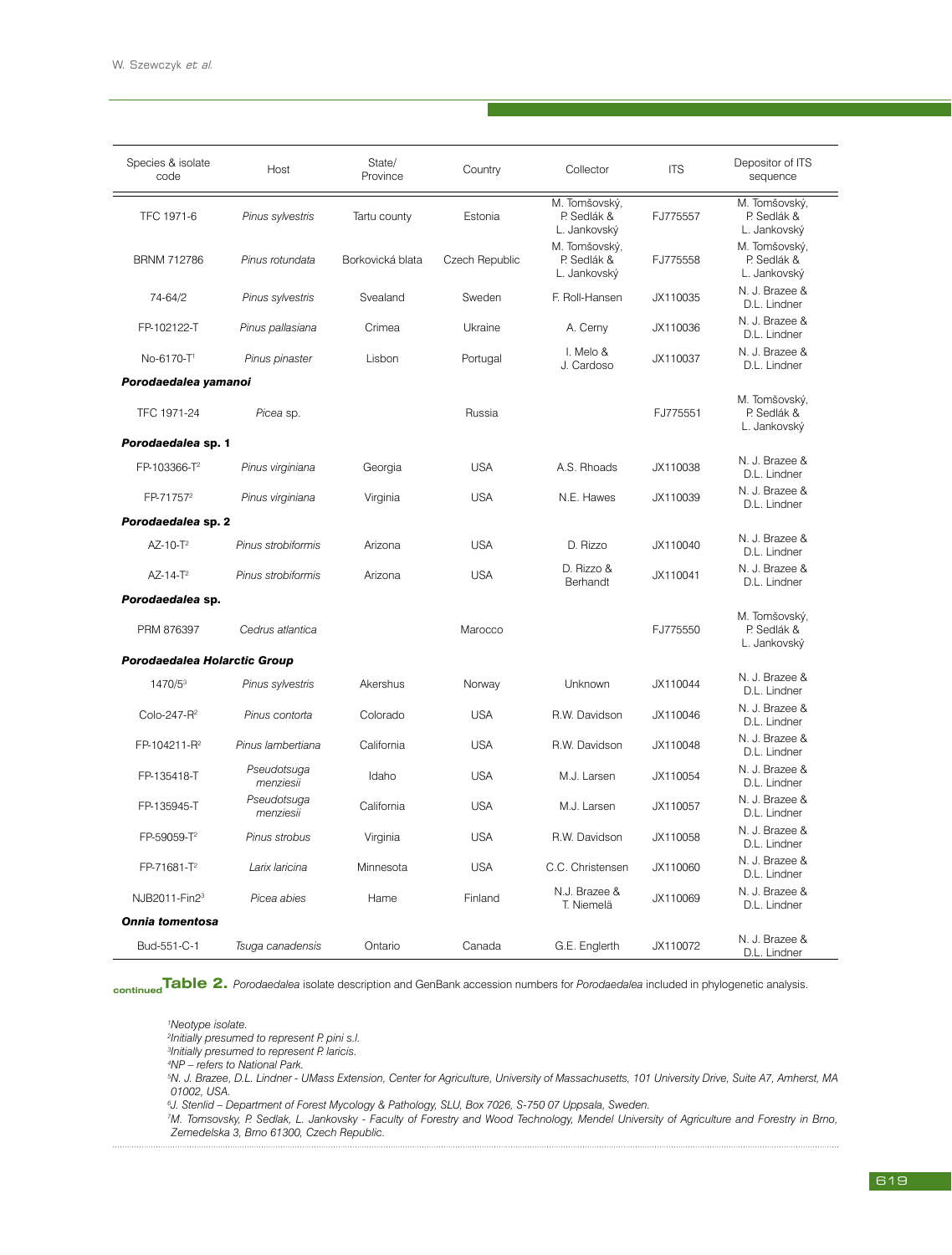42.0–58.0 x 8.20–13.50 μm. The low standard deviation values observed indicated that the size of the basidiospores and setae were typically average (Table [3](#page--1-23)). Larger spores, albeit not significantly, were recorded from isolates 5-2011, 27-2011, 28-2011, 37-2011 and 43-2011 (Table [3](#page--1-23)). The first three of these isolates occurred in close vicinity to each other (locations I, J and U, Figure [1](#page--1-14)). The low standard deviation values observed indicated that the size of the basidiospores and setae were typically average (Table [3](#page--1-23)), and no significant differences were observed between isolates (ANOVA with Tukey's HSD, P< 0.05).

### **3.2 Phylogenetic analysis**

Identification of *P. pini* from Poland was confirmed by phylogenetic analysis based upon the sequencing of the ITS 1/2 rDNA region. Nine sequences had 100% similarity and 31 sequences had 99% similarity to the sequence of *P. pini* from *P. sylvestris* in the Czech Republic (FJ775555) (Table [1](#page--1-15)). The phylogram generated with the neighbor-joining method included four main clades and two one-isolate lineages (Figure [2](#page--1-24)). Representative isolates of *P. pini* from Poland grouped together with the *P. pini* neotype from *Pinus pinaster* Aiton in Portugal (JX110037),with *P. pini* from *Larix* (FJ775553), and with different species of *Pinus* (FJ775552, FJ775554, FJ775555, FJ775556, FJ775557, FJ775558, JX110035, JX110036) (Table [2](#page--1-18)). All of these isolates formed a monophyletic clade comprised of two relatively cohesive groups (A, B). *Porodaedalea cancriformans* from *Abies* in the USA created a well-supported clade (BS 99%). Six representatives of the *Porodaedalea* Holarctic Group from *Larix* (JX110060), *Picea* (JX110069), different species of *Pinus* (JX110044, JX110046, JX110058) and *Pseudotsuga* (JX110054) in the USA grouped together with *P. laricis* from *Larix* and *Pinus* in Europe and Russia (FJ775562, FJ775563, FJ775565, FJ775566, FJ775567) (Table [2](#page--1-18)) [\[7](#page--1-3)]. Another representative of the *Porodaedalea* Holarctic Group, *i.e.* from *Pseudotsuga* (JX110057), joined *P. gilbertsonii* from *Pseudotsuga* (FJ775560) with significant bootstrap support (BS 74%). *Porodaedalea* sp. from *Pinus lambertiana* Dougl. in the USA (JX110048) was adjacent to these isolates (BS 86%). Two representatives of the *Porodaedalea* Holarctic Group from *Pinus strobiformis* Engelm. in the USA (JX110040, JX110041) created a significantly supported (BS 90%) group. Another two isolates, from *Pinus virginiana* Mill. (JX110038, JX110039) joined the group. Their bootstrap support (73% and 89%) suggests the presence of two different host-specific species. Representatives of the *Porodaedalea* Holarctic Group joined the *P. pini* clade with low boostrap support ( $BS \le 51\%$ ). The basal group

consisted of four *P. chrysoloma* isolates from *Picea abies* (L.) H. Karst in Europe. *Porodaedalea yamanoi*  (Imazeki) Parmasto from *Picea* sp. in Russia (FJ775551) and *Porodaedalea* sp. from *Cedrus atlantica* (Roxburgh) G. Don in Morocco (FJ775550) grouped separately. The latter was proximal to *P. pini*.

Grouping of the Polish isolates of *P. pini* was not related to the geographic range of their host (Figures [1](#page--1-14), [2](#page--1-24), Table [1](#page--1-15)). Genetic similarity between isolates did not decrease with increasing geographic separation.

An isolate of *P. pini* from *Pinus pallasiana*  D. Don (JX110036) grouped together with *P. pini* from *P. sylvestris* and *Pinus rotundata* Link (FJ775556, FJ775557, J775558).

The nucleotide polymorphism of the Polish isolates of *P. pini* was small (Table [4](#page--1-25)). When compared with the *P. pini* neotype, the number of nucleotide substitutions in the 517- base-pair length of the ITS1/2 region was 1-7. Sequences from isolates which had larger basidiospores were either identical (5-2011, 43-2011) or had a single nucleotide polymorphism (28-2011) (Table [4](#page--1-25)). Nucleotide polymorphism was noted more often in isolates from older *P. sylvestris* trees (109-135 years old (7-2010, 10-2011, 24-2011, 27-2011, 46-2011)) than in isolates from younger trees.

## **4. Discussion**

Although *Porodaedalea* is an important pathogen of conifers, it has been poorly studieduntil recently*.* Current papers have reported on *Porodaedalea* heterogeneity, distribution, possible occurrence of new species, host specificity and pathogenicity, and phylogenetic relationships between species and isolates [\[3](#page--1-10),[8](#page--1-4),[17](#page--1-13)].

We found limited polymorphism in the ITS 1/2 rDNA region of the *P. pini* isolates collected in Europe. As a consequence, all 40 isolates studied, the neotype of *P. pini* and other *P. pini* isolates from *Larix* and five species of *Pinus* in Europe, formed a significantly supported (BS 69%) monophyletic clade. These results are in accordance with earlier studies of *P. pini* from *Larix* and *Pinus* in Europe [[3\]](#page--1-10).

Although there was only limited genetic variation, differentiation of two groups and a one-isolate lineage within the *P. pini* clade was observed. Attempts to correlate groups or isolates of *P. pini* to the host or location were partially successful. Host specificity in *Porodaedalea* has been previously reported [\[6](#page--1-26),[16](#page--1-12),[17](#page--1-13)], andthree species*, i.e. P. cancriformans* (on *Abies*), *P. chrysoloma* (on *Picea*) and *P. gilbertsonii* (on *Pseudotsuga menziesii* (Mirb.) Franco) are host genusspecific.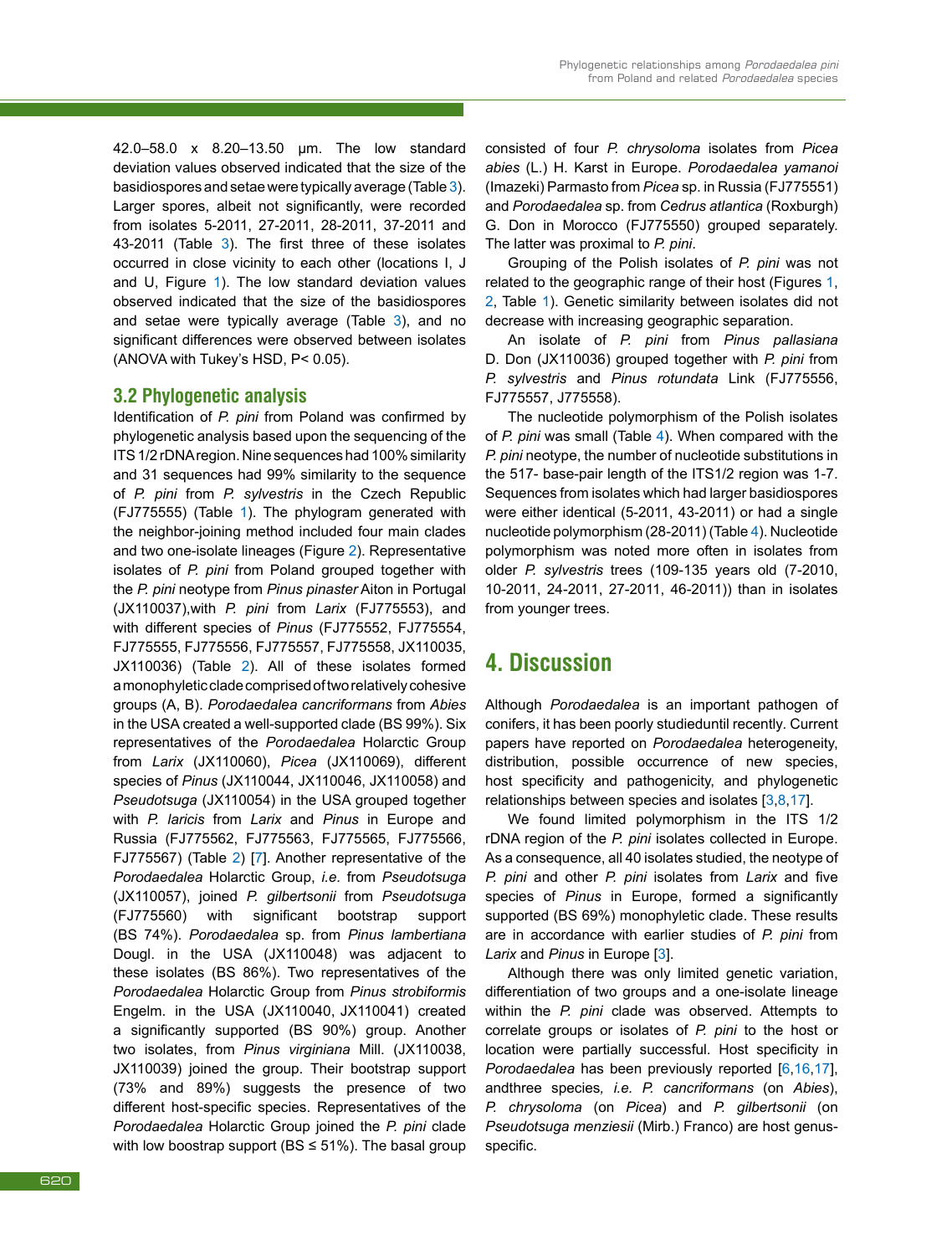| $1.28 - 1.42(-1.50)$<br>$1.28 - 1.42(-1.50)$<br>$1.14 - 1.48$<br>$1.11 - 1.25$<br>$1.11 - 1.33$<br>$1.22 - 1.50$<br>$1.14 - 1.50$<br>$1.11 - 1.25$<br>$1.10 - 1.60$<br>$1.15 - 1.33$<br>$1.11 - 1.48$<br>$1.28 - 1.50$<br>$1.14 - 1.35$<br>$1.11 - 1.33$<br>$1.00 - 1.27$<br>$1.11 - 1.37$<br>$1.11 - 1.33$<br>$1.11 - 1.33$<br>$1.11 - 1.52$<br>$1.04 - 1.37$<br>$1.11 - 1.37$<br>Mean width<br>$4.22 \pm 0.15$<br>$4.24 + 0.15$<br>$4.25 + 0.15$<br>$4.42 + 0.18$<br>$4.23 + 0.20$<br>$4.22 \pm 0.16$<br>$4.20 + 0.25$<br>$5.20 \pm 0.18$<br>$4.82 + 0.16$<br>$4.42 + 0.16$<br>$4.25 + 0.15$<br>$4.42 + 0.16$<br>$4.72 \pm 0.16$<br>$4.24 + 0.16$<br>$4.42 + 0.16$<br>$4.50 + 0.23$<br>$4.12 \pm 0.22$<br>$4.64 + 0.12$<br>$4.64 + 0.20$<br>$4.52 \pm 0.24$<br>$4.72 \pm 0.21$<br>deviation<br>$±$ standard<br>Mean length<br>$.33 + 0.19$<br>$.55 \pm 0.24$<br>$5.73 + 0.18$<br>$.74 + 0.18$<br>$5.75 \pm 0.25$<br>$61 \pm 0.19$<br>$.65 \pm 0.28$<br>$.35 \pm 0.19$<br>$.28 + 0.23$<br>$50 + 0.22$<br>$57 + 0.23$<br>$.85 \pm 0.24$<br>$.93 + 0.25$<br>$60 + 0.20$<br>$5.76 + 0.24$<br>$81 + 0.23$<br>$5.40 \pm 0.17$<br>$58 + 0.24$<br>$03 + 0.27$<br>$.74 \pm 0.24$<br>deviation<br>$.80 \pm 0.31$<br>$(\mu m)$<br>Ю<br>Ю<br>Ю<br>ഥ<br>Ю<br>Ю<br>O<br>Ю<br>Ю<br>Ю<br>Ю<br>Ю<br>Ю<br>Ю<br>Ю<br>ഥ<br>ഥ<br>$(5.0-) 5.5-6.2 \times 4.3-5.0$<br>rö.<br>$(5.0-) 5.5 - 6.2 \times 4.3 - 5.0$<br>$(5.0-) 5.5-6.2 \times 4.5-5.0$<br>$5.0 - 6.1 \times 3.8 - 4.8$ (-5.0)<br>$5.0 - 6.1 \times 3.8 - 4.8$ (-5.0)<br>$5.0 - 6.0 \times 3.8 - 4.8$ (-5.0)<br>$5.5 - 6.5 \times (4.5 - 5.0 - 5.0)$<br>$5.5 - 6.0 \times 4.0 - 4.5$<br>$5.5 - 6.0 \times 4.0 - 4.8$<br>$5.5 - 6.0 \times 4.0 - 4.8$<br>$5.0 - 5.5 \times 4.0 - 4.5$<br>œ<br>$5.0 - 5.5 \times 4.0 - 4.8$<br>$5.0 - 6.0 \times 4.0 - 4.5$<br>$5.5 - 6.1 \times 4.0 - 4.5$<br>$5.5 - 6.1 \times 4.5 - 4.8$<br>$5.5 - 6.1 \times 4.0 - 4.5$<br>$5.5 - 6.1 \times 4.0 - 4.8$<br>ю<br>$5.0 - 6.0 \times 4.0 - 4.5$<br>$5.5 - 6.1 \times 4.0 - 4.5$<br>Dimension (um)<br>$5.0 - 5.5 \times 4.0 - 4.$<br>$5.0 - 6.1 \times 3.8 - 4.$<br>basidiospores<br>examined<br>or setae<br>$\infty$<br>$\frac{1}{2}$<br>$\infty$<br>$\frac{1}{2}$<br>$\infty$<br>$\infty$<br>$\infty$<br>$\supseteq$<br>$\overline{C}$<br>$\infty$<br>$\frac{1}{2}$<br>$\overline{C}$<br>$\supseteq$<br>$\widetilde{C}$<br>$\supseteq$<br>$\overline{C}$<br>$\frac{1}{2}$<br>8<br>$\frac{1}{2}$<br>$\infty$<br>$\frac{1}{2}$<br>Specimen<br>$11 - 2010$<br>14-2010<br>16-2010<br>17-2010<br>number<br>8-2010<br>$10 - 2011$<br>$11 - 2011$<br>$13 - 2011$<br>14-2011<br>15-2011<br>16-2011<br>21-2011<br>23-2011<br>24-2011<br>7-2010<br>4-2010<br>$2 - 2011$<br>4-2011<br>8-2011<br>5-2011<br>$7 - 2011$ |         | Number of   |                                     | Basidiospores       |               |               |                              | Setae                                                                                  |                                                     |                             |
|----------------------------------------------------------------------------------------------------------------------------------------------------------------------------------------------------------------------------------------------------------------------------------------------------------------------------------------------------------------------------------------------------------------------------------------------------------------------------------------------------------------------------------------------------------------------------------------------------------------------------------------------------------------------------------------------------------------------------------------------------------------------------------------------------------------------------------------------------------------------------------------------------------------------------------------------------------------------------------------------------------------------------------------------------------------------------------------------------------------------------------------------------------------------------------------------------------------------------------------------------------------------------------------------------------------------------------------------------------------------------------------------------------------------------------------------------------------------------------------------------------------------------------------------------------------------------------------------------------------------------------------------------------------------------------------------------------------------------------------------------------------------------------------------------------------------------------------------------------------------------------------------------------------------------------------------------------------------------------------------------------------------------------------------------------------------------------------------------------------------------------------------------------------------------------------------------------------------------------------------------------------------------------------------------------------------------------------------------------------------------------------------------------------------------------------------------------------------------------------------------------------------------------------------------------------------------------------------------------------------------------------------------------------------------------------------------------------------------------|---------|-------------|-------------------------------------|---------------------|---------------|---------------|------------------------------|----------------------------------------------------------------------------------------|-----------------------------------------------------|-----------------------------|
|                                                                                                                                                                                                                                                                                                                                                                                                                                                                                                                                                                                                                                                                                                                                                                                                                                                                                                                                                                                                                                                                                                                                                                                                                                                                                                                                                                                                                                                                                                                                                                                                                                                                                                                                                                                                                                                                                                                                                                                                                                                                                                                                                                                                                                                                                                                                                                                                                                                                                                                                                                                                                                                                                                                                  |         |             |                                     |                     |               |               |                              | (um) ± standard Length /width (Q) Dimension (um) Mean length (um) ± standard deviation | $(\mu m)$ $\pm$ standard<br>Mean width<br>deviation | Pore density<br>$(mm^{-1})$ |
|                                                                                                                                                                                                                                                                                                                                                                                                                                                                                                                                                                                                                                                                                                                                                                                                                                                                                                                                                                                                                                                                                                                                                                                                                                                                                                                                                                                                                                                                                                                                                                                                                                                                                                                                                                                                                                                                                                                                                                                                                                                                                                                                                                                                                                                                                                                                                                                                                                                                                                                                                                                                                                                                                                                                  |         |             |                                     |                     |               |               | $6 - 15$<br>$30 - 53 \times$ | $47.0 + 3.78$                                                                          | $9.00 + 1.35$                                       | $(3-2)$                     |
|                                                                                                                                                                                                                                                                                                                                                                                                                                                                                                                                                                                                                                                                                                                                                                                                                                                                                                                                                                                                                                                                                                                                                                                                                                                                                                                                                                                                                                                                                                                                                                                                                                                                                                                                                                                                                                                                                                                                                                                                                                                                                                                                                                                                                                                                                                                                                                                                                                                                                                                                                                                                                                                                                                                                  |         |             |                                     |                     |               |               | $37 - 55 \times 7 - 13$      | $48.0 + 3.19$                                                                          | $9.00 + 1.16$                                       | $3-2$                       |
|                                                                                                                                                                                                                                                                                                                                                                                                                                                                                                                                                                                                                                                                                                                                                                                                                                                                                                                                                                                                                                                                                                                                                                                                                                                                                                                                                                                                                                                                                                                                                                                                                                                                                                                                                                                                                                                                                                                                                                                                                                                                                                                                                                                                                                                                                                                                                                                                                                                                                                                                                                                                                                                                                                                                  |         |             |                                     |                     |               |               | $27 - 54 \times 5 - 15$      | $42.0 + 4.01$                                                                          | $10.0 + 1.38$                                       | $(3-2)2-1$                  |
|                                                                                                                                                                                                                                                                                                                                                                                                                                                                                                                                                                                                                                                                                                                                                                                                                                                                                                                                                                                                                                                                                                                                                                                                                                                                                                                                                                                                                                                                                                                                                                                                                                                                                                                                                                                                                                                                                                                                                                                                                                                                                                                                                                                                                                                                                                                                                                                                                                                                                                                                                                                                                                                                                                                                  |         |             |                                     |                     |               |               | $28 - 55 \times 8 - 16$      | 44.0±4.12                                                                              | $12.5 + 1.43$                                       | $(3-2)2-1$                  |
|                                                                                                                                                                                                                                                                                                                                                                                                                                                                                                                                                                                                                                                                                                                                                                                                                                                                                                                                                                                                                                                                                                                                                                                                                                                                                                                                                                                                                                                                                                                                                                                                                                                                                                                                                                                                                                                                                                                                                                                                                                                                                                                                                                                                                                                                                                                                                                                                                                                                                                                                                                                                                                                                                                                                  |         |             |                                     |                     |               |               | $52 - 70 \times 10 - 15$     | $56.0 + 2.91$                                                                          | $12.40 \pm 1.10$                                    | $(-5-2)$                    |
|                                                                                                                                                                                                                                                                                                                                                                                                                                                                                                                                                                                                                                                                                                                                                                                                                                                                                                                                                                                                                                                                                                                                                                                                                                                                                                                                                                                                                                                                                                                                                                                                                                                                                                                                                                                                                                                                                                                                                                                                                                                                                                                                                                                                                                                                                                                                                                                                                                                                                                                                                                                                                                                                                                                                  |         |             |                                     |                     |               |               | $39 - 69 \times 5 - 16$      | $52.0 + 4.27$                                                                          | $9.30 + 1.58$                                       | $\overline{2}$ -1           |
|                                                                                                                                                                                                                                                                                                                                                                                                                                                                                                                                                                                                                                                                                                                                                                                                                                                                                                                                                                                                                                                                                                                                                                                                                                                                                                                                                                                                                                                                                                                                                                                                                                                                                                                                                                                                                                                                                                                                                                                                                                                                                                                                                                                                                                                                                                                                                                                                                                                                                                                                                                                                                                                                                                                                  |         |             |                                     |                     |               |               | $30 - 52 \times 6 - 16$      | $45.0 + 3.79$                                                                          | $10.0 + 1.55$                                       | $(3-2)$                     |
|                                                                                                                                                                                                                                                                                                                                                                                                                                                                                                                                                                                                                                                                                                                                                                                                                                                                                                                                                                                                                                                                                                                                                                                                                                                                                                                                                                                                                                                                                                                                                                                                                                                                                                                                                                                                                                                                                                                                                                                                                                                                                                                                                                                                                                                                                                                                                                                                                                                                                                                                                                                                                                                                                                                                  |         |             |                                     |                     |               |               | $51 - 71 \times 10 - 16$     | 54.0±3.39                                                                              | $12.5 \pm 1.24$                                     | $(-2,-3)$                   |
|                                                                                                                                                                                                                                                                                                                                                                                                                                                                                                                                                                                                                                                                                                                                                                                                                                                                                                                                                                                                                                                                                                                                                                                                                                                                                                                                                                                                                                                                                                                                                                                                                                                                                                                                                                                                                                                                                                                                                                                                                                                                                                                                                                                                                                                                                                                                                                                                                                                                                                                                                                                                                                                                                                                                  |         |             |                                     |                     |               |               | $38 - 54 \times 7 - 14$      | $47.0 + 3.01$                                                                          | $10.5 + 1.44$                                       | $3-2$                       |
|                                                                                                                                                                                                                                                                                                                                                                                                                                                                                                                                                                                                                                                                                                                                                                                                                                                                                                                                                                                                                                                                                                                                                                                                                                                                                                                                                                                                                                                                                                                                                                                                                                                                                                                                                                                                                                                                                                                                                                                                                                                                                                                                                                                                                                                                                                                                                                                                                                                                                                                                                                                                                                                                                                                                  |         |             |                                     |                     |               |               | $42 - 53 \times 7 - 16$      | $48.0 + 2.5$                                                                           | $12.2 \pm 1.25$                                     | $(-2(-8)$                   |
|                                                                                                                                                                                                                                                                                                                                                                                                                                                                                                                                                                                                                                                                                                                                                                                                                                                                                                                                                                                                                                                                                                                                                                                                                                                                                                                                                                                                                                                                                                                                                                                                                                                                                                                                                                                                                                                                                                                                                                                                                                                                                                                                                                                                                                                                                                                                                                                                                                                                                                                                                                                                                                                                                                                                  |         |             |                                     |                     |               |               | $37 - 53 \times 7 - 13$      | $45.0 + 2.87$                                                                          | $9.80 + 1.05$                                       | $(-2(-8)$                   |
|                                                                                                                                                                                                                                                                                                                                                                                                                                                                                                                                                                                                                                                                                                                                                                                                                                                                                                                                                                                                                                                                                                                                                                                                                                                                                                                                                                                                                                                                                                                                                                                                                                                                                                                                                                                                                                                                                                                                                                                                                                                                                                                                                                                                                                                                                                                                                                                                                                                                                                                                                                                                                                                                                                                                  |         |             |                                     |                     |               |               | $30 - 54 \times 8 - 16$      | $43.0 + 3.57$                                                                          | $12.5 \pm 1.43$                                     | $(3-2)$                     |
|                                                                                                                                                                                                                                                                                                                                                                                                                                                                                                                                                                                                                                                                                                                                                                                                                                                                                                                                                                                                                                                                                                                                                                                                                                                                                                                                                                                                                                                                                                                                                                                                                                                                                                                                                                                                                                                                                                                                                                                                                                                                                                                                                                                                                                                                                                                                                                                                                                                                                                                                                                                                                                                                                                                                  |         |             |                                     |                     |               |               | $52 - 70 \times 10 - 15$     | $56.0 + 3.15$                                                                          | $13.5 \pm 1.28$                                     | $(-5-2)$                    |
|                                                                                                                                                                                                                                                                                                                                                                                                                                                                                                                                                                                                                                                                                                                                                                                                                                                                                                                                                                                                                                                                                                                                                                                                                                                                                                                                                                                                                                                                                                                                                                                                                                                                                                                                                                                                                                                                                                                                                                                                                                                                                                                                                                                                                                                                                                                                                                                                                                                                                                                                                                                                                                                                                                                                  |         |             |                                     |                     |               |               | $37 - 53 \times 7 - 14$      | $43.0 + 2.93$                                                                          | $10.5 + 1.35$                                       | $(-2(-8)$                   |
|                                                                                                                                                                                                                                                                                                                                                                                                                                                                                                                                                                                                                                                                                                                                                                                                                                                                                                                                                                                                                                                                                                                                                                                                                                                                                                                                                                                                                                                                                                                                                                                                                                                                                                                                                                                                                                                                                                                                                                                                                                                                                                                                                                                                                                                                                                                                                                                                                                                                                                                                                                                                                                                                                                                                  |         |             |                                     |                     |               |               | $52 - 71 \times 10 - 16$     | $53.0 + 3.39$                                                                          | $13.2 \pm 1.26$                                     | $(-2,-3)$                   |
|                                                                                                                                                                                                                                                                                                                                                                                                                                                                                                                                                                                                                                                                                                                                                                                                                                                                                                                                                                                                                                                                                                                                                                                                                                                                                                                                                                                                                                                                                                                                                                                                                                                                                                                                                                                                                                                                                                                                                                                                                                                                                                                                                                                                                                                                                                                                                                                                                                                                                                                                                                                                                                                                                                                                  |         |             |                                     |                     |               |               | $30 - 53 \times 8 - 14$      | $42.0 + 3.87$                                                                          | $11.5 + 1.15$                                       | $(-2(-8)$                   |
|                                                                                                                                                                                                                                                                                                                                                                                                                                                                                                                                                                                                                                                                                                                                                                                                                                                                                                                                                                                                                                                                                                                                                                                                                                                                                                                                                                                                                                                                                                                                                                                                                                                                                                                                                                                                                                                                                                                                                                                                                                                                                                                                                                                                                                                                                                                                                                                                                                                                                                                                                                                                                                                                                                                                  |         |             |                                     |                     |               |               | $5 - 15$<br>$29 - 55 \times$ | $46.0 + 3.19$                                                                          | $9.50 + 1.47$                                       | $(3-2)$                     |
|                                                                                                                                                                                                                                                                                                                                                                                                                                                                                                                                                                                                                                                                                                                                                                                                                                                                                                                                                                                                                                                                                                                                                                                                                                                                                                                                                                                                                                                                                                                                                                                                                                                                                                                                                                                                                                                                                                                                                                                                                                                                                                                                                                                                                                                                                                                                                                                                                                                                                                                                                                                                                                                                                                                                  |         |             |                                     |                     |               |               | $37 - 53 \times 7 - 13$      | $45.0 + 2.89$                                                                          | $10.3 + 1.22$                                       | $\overline{c}$              |
|                                                                                                                                                                                                                                                                                                                                                                                                                                                                                                                                                                                                                                                                                                                                                                                                                                                                                                                                                                                                                                                                                                                                                                                                                                                                                                                                                                                                                                                                                                                                                                                                                                                                                                                                                                                                                                                                                                                                                                                                                                                                                                                                                                                                                                                                                                                                                                                                                                                                                                                                                                                                                                                                                                                                  |         |             |                                     |                     |               |               | $5 - 15$<br>$28 - 60 \times$ | $46.0 + 4.51$                                                                          | $9.00 + 1.50$                                       | $(-2(-8)$                   |
|                                                                                                                                                                                                                                                                                                                                                                                                                                                                                                                                                                                                                                                                                                                                                                                                                                                                                                                                                                                                                                                                                                                                                                                                                                                                                                                                                                                                                                                                                                                                                                                                                                                                                                                                                                                                                                                                                                                                                                                                                                                                                                                                                                                                                                                                                                                                                                                                                                                                                                                                                                                                                                                                                                                                  |         |             |                                     |                     |               |               | $28 - 55 \times 7 - 16$      | $46.0 + 3.94$                                                                          | $12.3 \pm 1.45$                                     | $(3-2)2-1$                  |
|                                                                                                                                                                                                                                                                                                                                                                                                                                                                                                                                                                                                                                                                                                                                                                                                                                                                                                                                                                                                                                                                                                                                                                                                                                                                                                                                                                                                                                                                                                                                                                                                                                                                                                                                                                                                                                                                                                                                                                                                                                                                                                                                                                                                                                                                                                                                                                                                                                                                                                                                                                                                                                                                                                                                  |         |             |                                     |                     |               |               | $30 - 55 \times 6 - 15$      | $43.0 + 3.81$                                                                          | $10.8 + 1.45$                                       | $\overline{c}$              |
|                                                                                                                                                                                                                                                                                                                                                                                                                                                                                                                                                                                                                                                                                                                                                                                                                                                                                                                                                                                                                                                                                                                                                                                                                                                                                                                                                                                                                                                                                                                                                                                                                                                                                                                                                                                                                                                                                                                                                                                                                                                                                                                                                                                                                                                                                                                                                                                                                                                                                                                                                                                                                                                                                                                                  | 25-2011 | $\supseteq$ | $(5.0 - 5.5 - 6.2 \times 4.3 - 5.0$ | $.83 \pm 0.18$<br>ഥ | $4.44 + 0.19$ | $1.11 - 1.33$ | $38 - 55 \times 7 - 14$      | $51.0 + 4.13$                                                                          | $9.20 \pm 1.42$                                     | $(3-2)2-1$                  |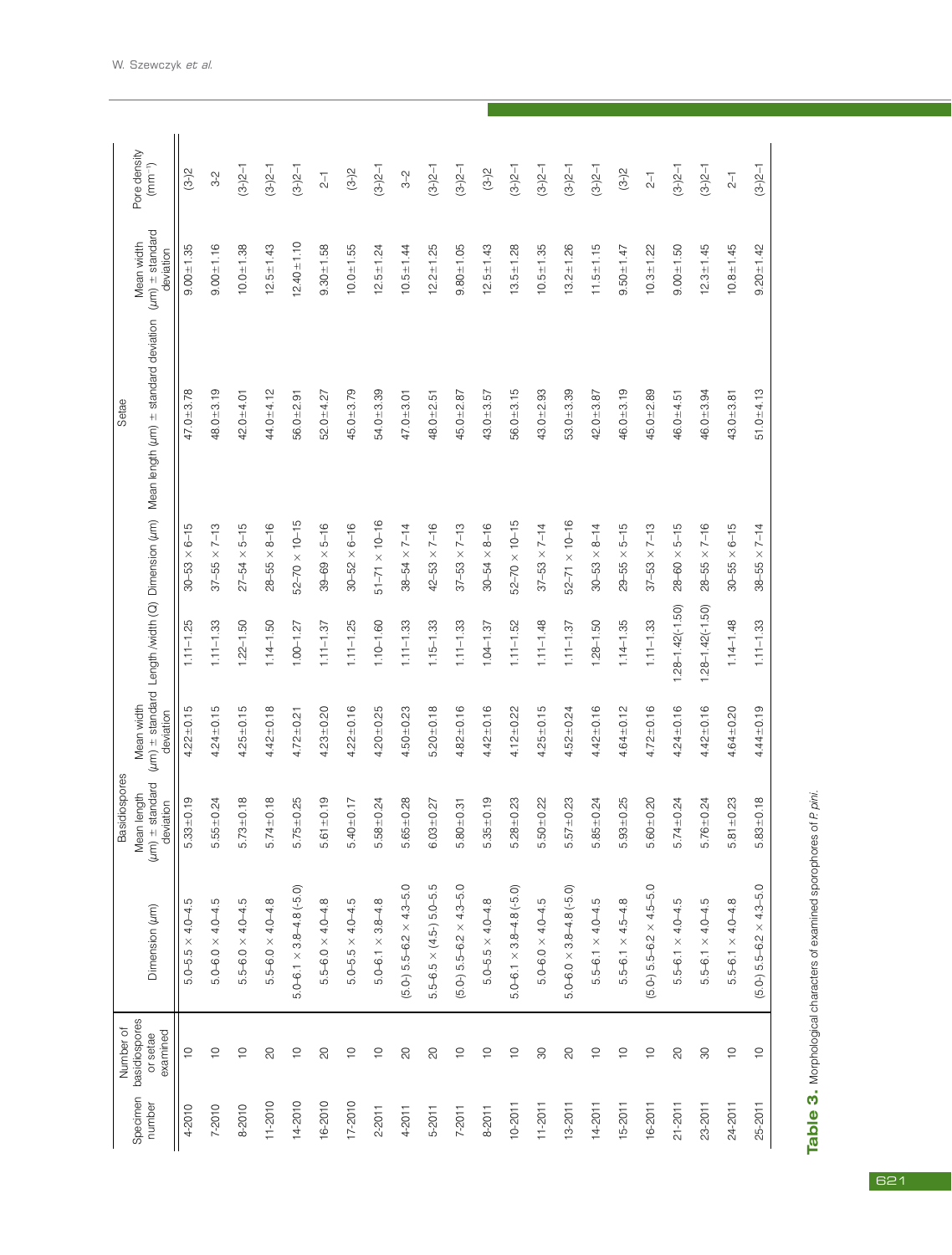|                    |                                                    |                                        | Basidiospores                           |                 |               |                          | Setae                                                                                                  |                 |                             |
|--------------------|----------------------------------------------------|----------------------------------------|-----------------------------------------|-----------------|---------------|--------------------------|--------------------------------------------------------------------------------------------------------|-----------------|-----------------------------|
| Specimen<br>number | basidiospores<br>Number of<br>examined<br>or setae | Dimension (um)                         | $(\mu m)$ $\pm$ standard<br>Mean length | Mean width      |               |                          | (um) ± standard Length /width (Q) Dimension (um) Mean length (um) ± standard deviation (um) ± standard | Mean width      | Pore density<br>$(mm^{-1})$ |
|                    |                                                    |                                        | deviation                               | deviation       |               |                          |                                                                                                        | deviation       |                             |
| 26-2011            | $\overline{C}$                                     | $5.5 - 6.1 \times 3.8 - 4.5$           | $5.80 + 0.18$                           | $4.22 + 0.17$   | $1.22 - 1.50$ | $36 - 55 \times 6 - 16$  | $46.0 + 3.52$                                                                                          | $11.2 + 1.54$   | $(3-2-1)$                   |
| $27 - 2011$        | 80                                                 | $5.0 - 6.5 \times (4.5 - 5.0 - 5.5)$   | $6.00 + 0.28$                           | $5.14 + 0.15$   | $1.10 - 1.44$ | $42 - 55 \times 7 - 16$  | $47.0 + 3.51$                                                                                          | $11.5 + 1.45$   | $(3-2)$                     |
| 28-2011            | $\overline{6}$                                     | $5.5 - 6.5 \times 5.0 - 5.5$           | $6.14 \pm 0.24$                         | $5.24 + 0.16$   | $1.10 - 1.18$ | $37 - 55 \times 7 - 13$  | $47.0 + 3.19$                                                                                          | $10.9 + 1.33$   | $\overline{c}$              |
| 29-2011            | $\overline{C}$                                     | $(5.0-) 5.5 - 6.2 \times 4.3 - 5.0$    | $5.75 \pm 0.22$                         | $4.42 + 0.18$   | $1.11 - 1.33$ | $40 - 53 \times 7 - 13$  | $43.0 + 2.68$                                                                                          | $10.1 + 1.32$   | $(3-2-1)$                   |
| $30 - 2011$        | $\overline{C}$                                     | $5.5 - 6.1 \times 3.8 - 4.5$           | $5.71 \pm 0.18$                         | $4.34 + 0.18$   | $1.22 - 1.50$ | $30 - 54 \times 8 - 16$  | $43.0 + 3.68$                                                                                          | $12.4 \pm 1.44$ | $(3-2)2-1$                  |
| $31 - 2011$        | $\widetilde{C}$                                    | $(5.0-) 5.5-6.0 \times 4.8-5.0$        | $5.75 \pm 0.17$                         | $4.72 + 0.10$   | $1.10 - 1.25$ | $37 - 60 \times 8 - 13$  | $48.0 + 3.41$                                                                                          | $10.8 + 1.02$   | $(3-2)2-1$                  |
| 32-2011            | $\frac{1}{2}$                                      | $(5.0)$ 5.5-6.2 $\times$ 4.3-5.0       | $5.98 + 0.18$                           | $4.44 + 0.18$   | $1.11 - 1.33$ | $37 - 53 \times 7 - 13$  | $46.0 + 3.09$                                                                                          | $10.2 + 1.22$   | $3-2$                       |
| 34-2011            | $\overline{C}$                                     | $5.5 - 6.2 \times 4.0 - 4.8$           | $5.62 \pm 0.18$                         | $4.43 + 0.20$   | $1.15 - 1.50$ | $30 - 55 \times 5 - 15$  | $43.0 + 4.02$                                                                                          | $10.2 + 1.52$   | $(3-2)$                     |
| 36-2011            | $\infty$                                           | $5.5 - 6.0 \times 4.0 - 5.5$           | $5.70 + 0.17$                           | $4.48 + 0.16$   | $1.10 - 1.50$ | $30 - 60 \times 7 - 13$  | $45.0 + 4.81$                                                                                          | $8.50 + 1.34$   | $\overline{c}$ -1           |
| $37 - 2011$        | $\infty$                                           | $6.0 - 6.5 \times 5.0 - 5.5$           | $6.37 \pm 0.18$                         | $5.22 \pm 0.15$ | $1.10 - 1.30$ | $40 - 55 \times 5 - 13$  | $49.0 + 2.87$                                                                                          | $10.3 + 1.55$   | $\overline{c}$              |
| 39-2011            | $\infty$                                           | $5.0 - 6.1 \times 3.8 - 5.0$           | $5.53 + 0.25$                           | $4.62 + 0.25$   | $1.10 - 1.52$ | $52 - 69 \times 10 - 15$ | $58.0 + 3.34$                                                                                          | $10.0 + 1.06$   | $(3-2)$                     |
| 43-2011            | $\infty$                                           | $6.0 - 6.5 \times (4.8 - 5.0 - 5.5$    | $6.25 \pm 0.17$                         | $5.30 \pm 0.17$ | $1.11 - 1.35$ | $44 - 55 \times 7 - 15$  | $45.0 + 2.72$                                                                                          | $10.3 + 1.32$   | $(3-2-1)$                   |
| 44-2011            | $\supseteq$                                        | $\circ$<br>$5.0 - 6.1 \times 3.8 - 5.$ | $5.54 + 0.26$                           | $4.48 + 0.24$   | $1.00 - 1.52$ | $51 - 70 \times 9 - 15$  | $57.0 + 3.14$                                                                                          | $10.8 + 1.19$   | $\overline{c}$              |
| 45-2011            | $\overline{C}$                                     | $5.0 - 6.0 \times 4.0 - 5.0$           | $5.56 \pm 0.27$                         | $4.66 + 0.23$   | $1.00 - 1.50$ | $50 - 69 \times 8 - 15$  | $55.0 + 3.17$                                                                                          | $10.2 + 1.29$   | $(3-2)$                     |
| 46-2011            | $\frac{1}{2}$                                      | $5.5 - 6.2 \times 4.0 - 4.5$           | $5.75 \pm 0.19$                         | $4.39 + 0.14$   | $1.22 - 1.52$ | $30 - 55 \times 5 - 15$  | $45.0 + 3.99$                                                                                          | $8.20 \pm 1.57$ | $(3-2)2-1$                  |
| 47-2011            | $\overline{C}$                                     | $5.0 - 5.5 \times 4.0 - 4.5$           | $5.25 \pm 0.18$                         | $4.24 + 0.14$   | $1.11 - 1.25$ | $30 - 50 \times 6 - 15$  | $40.0 + 3.32$                                                                                          | $8.50 + 1.56$   | $(3-2)2-1$                  |
| $51 - 2011$        | $\frac{1}{2}$                                      | $5.0 - 5.5 \times 4.0 - 4.5$           | $5.25 \pm 0.18$                         | $4.12 + 0.16$   | $1.11 - 1.25$ | $30 - 55 \times 6 - 16$  | $47.0 + 4.05.544 - 1.42(-$ spores or seaten n<br>be the new speciestwo different species.              | $9.30 + 2.00$   | $\overline{c}$              |
| 52-2011            | $\overline{6}$                                     | $5.5 - 6.2 \times 4.0 - 4.8$ (-5.0)    | $5.65 \pm 0.22$                         | $4.72 + 0.24$   | $1.11 - 1.50$ | $39 - 69 \times 8 - 16$  | $55.0 + 4.28$                                                                                          | $13.0 + 1.25$   | $\overline{c}$              |
|                    |                                                    |                                        |                                         |                 |               |                          |                                                                                                        |                 |                             |

continued Table 3. Morphological characters of examined sporophores of P.pini. **continuedTable 3.** Morphological characters of examined sporophores of *P. pini.*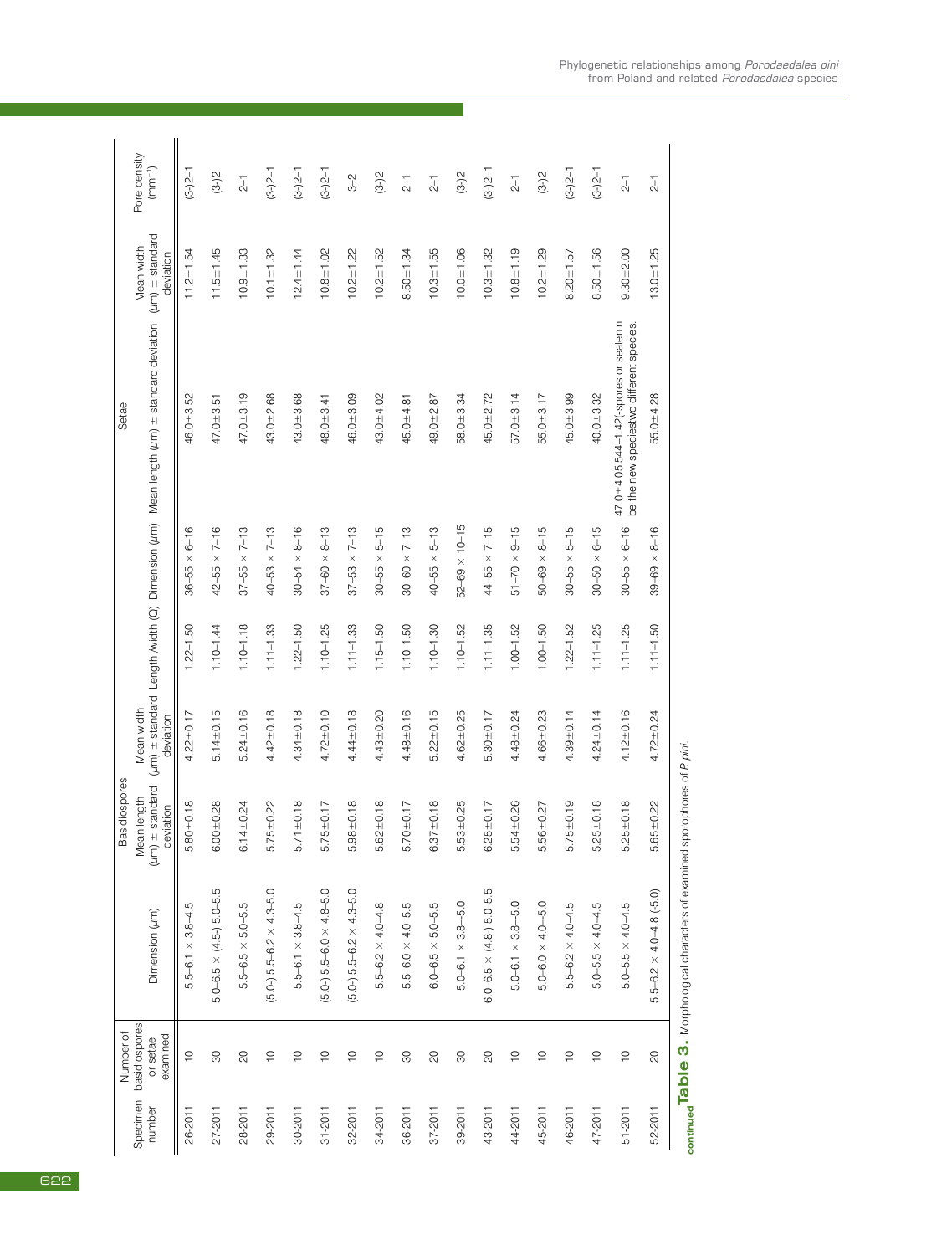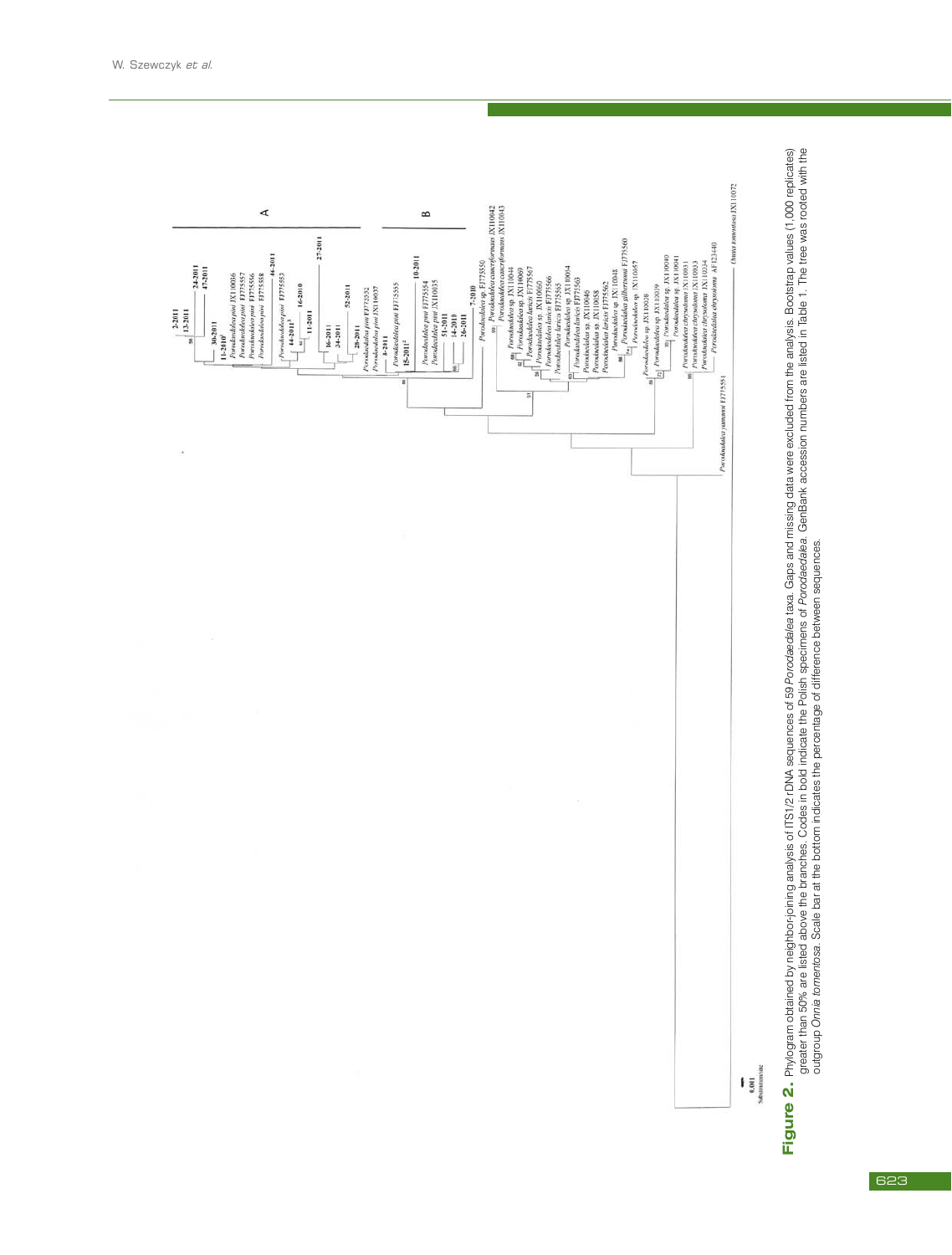| 919             |          |                |              |              |              |              |              |              |              |             |              |         |              |              |              |              |              |         |                      |              |              |              | ⊢        |                                                                                                                  |                                                                                                                                                                      |
|-----------------|----------|----------------|--------------|--------------|--------------|--------------|--------------|--------------|--------------|-------------|--------------|---------|--------------|--------------|--------------|--------------|--------------|---------|----------------------|--------------|--------------|--------------|----------|------------------------------------------------------------------------------------------------------------------|----------------------------------------------------------------------------------------------------------------------------------------------------------------------|
| <b>SIS</b>      | ∢        |                | ₫            |              |              |              |              |              | ₫            | ⋖           |              | ₫       |              |              | ₫            | ₫            |              | ₫       | ₫                    | ⋖            | ⋖            | ⋖            | ⋖        |                                                                                                                  |                                                                                                                                                                      |
| t ta            | ৩        | ৩              | ৩            | ஶ            | ஶ            | ৩            | ஶ            | ৩            | G            | G           | ৩            | ஶ       | G            | ৩            | ஶ            | ஶ            | ৩            | ஶ       | ஶ                    | ৩            | ⋖            | G            | U        |                                                                                                                  |                                                                                                                                                                      |
| 505             | ৩        | ஶ              | ஶ            | ஶ            | ஶ            | ஶ            | ஶ            | ஶ            | ஶ            | ஶ           | ஶ            | ஶ       | ⋖            | ஶ            | ပ            | ஶ            | ⋖            | ஶ       | ஶ                    | U            | ஶ            | G            | O        |                                                                                                                  |                                                                                                                                                                      |
| 28t             |          |                |              |              |              |              |              |              |              |             |              |         | ∢            |              |              |              |              |         |                      |              |              |              | ⊢        |                                                                                                                  |                                                                                                                                                                      |
| <b>887</b>      | ৩        | ৩              | ৩            | ஶ            | ஶ            | ↺            | ஶ            | O            | ↺            | ৩           | ஶ            | ৩       | ↺            | ஶ            | ৩            | ৩            | ↺            | ৩       | ৩                    | ৩            | O            | O            | G        |                                                                                                                  |                                                                                                                                                                      |
| 084             | G        | O              | ஶ            | ۳            | ৩            | ৩            | ஶ            | ஶ            | O            | ஶ           | ஶ            | ஶ       | ஶ            | ஶ            | ৩            | ஶ            | ஶ            | ৩       | ஶ                    | O            | U            | G            | O        |                                                                                                                  |                                                                                                                                                                      |
| LL              |          |                |              |              |              |              |              |              |              |             |              | ⋖       |              |              | ⋖            |              |              |         |                      |              |              |              | ⊢        |                                                                                                                  |                                                                                                                                                                      |
| <b>SLP</b>      | ပာ       | O              | O            | ↺            | O            | C            | ٢٦)          | O            | C            | C           | ஶ            | C       | O            | ஶ            | O            | С            | O            | ৩       | C                    | O            | O            | ஶ            | O        |                                                                                                                  |                                                                                                                                                                      |
| 6 <sub>7</sub>  |          |                |              |              |              |              |              |              |              |             |              |         |              |              | ⋖            |              |              |         |                      |              |              |              | ⊢        |                                                                                                                  |                                                                                                                                                                      |
| EÞÞ             | $\circ$  | ပ              | O            | С            | O            | С            | C            | ပ            | O            | C           | ပ            | C       | O            | O            | ပ            | ပ            | ပ            | O       | O                    | ပ            | ৩            | $\circ$      | O        |                                                                                                                  |                                                                                                                                                                      |
| 9EP             | O        | ပ              | ပ            | С            |              | O            | C            | O            | O            | O           | O            | ပ       | O            | O            | ပ            | O            | O            | O       | ပ                    | ပ            | O            | ပ            | $\circ$  |                                                                                                                  |                                                                                                                                                                      |
| <b>GEP</b>      | ပ        | ပ              | ပ            | ပ            | O            | ပ            | C            |              | O            | ပ           | ပ            | ပ       | O            | ပ            | ပ            | ပ            | ပ            | ပ       | ပ                    | ပ            | $\circ$      | ပ            | O        |                                                                                                                  |                                                                                                                                                                      |
| 82p             | G        | G              | G            | O            | ৩            | ৩            | O            | ⋖            | G            | G           | G            | ஶ       | ஶ            | G            | ஶ            | G            | G            | ஶ       | G                    | G            | O            | G            | U        |                                                                                                                  |                                                                                                                                                                      |
| 724<br>61t      | ৩        | C <sub>D</sub> | ৩            |              | ্য           | ᠑            | O            | O            | O            | O           | O            | O       | C            | ⋖            | O            | O            | ৩            | O       | O                    | U            | O            | O            | ۳<br>O   |                                                                                                                  |                                                                                                                                                                      |
| ししわ             | G        | ৩              | G            | ஶ            | ৩            | O            | ஶ            | ஶ            | O            | G           | G            | ஶ       | ೮            | ஶ            | ஶ            | G            | ৩            | G       | G                    | ပ            | O            | G            | U        |                                                                                                                  |                                                                                                                                                                      |
| 01Þ             | O        | $\circ$        | O            | ပ            | O            | O            | ပ            | ပ            | O            | ပ           | ပ            | ပ       | ပ            | O            | ပ            | ပ            | ပ            | Õ       | $\circ$              |              | $\circ$      | $\circ$      | O        |                                                                                                                  |                                                                                                                                                                      |
| 60t             |          |                |              |              |              |              |              |              |              |             |              |         |              |              |              |              |              |         |                      | O            |              |              |          |                                                                                                                  |                                                                                                                                                                      |
| 80 <sub>b</sub> | ပ        | O              | O            | С            | Œ            |              |              | C            |              | C           | С            | Œ       | C            | C            | С            | С            | O            | С       | O                    | ৩            | $\circ$      | ပ            | O        |                                                                                                                  |                                                                                                                                                                      |
| 90 <sub>t</sub> |          |                |              |              |              |              |              |              |              |             |              |         |              |              |              |              |              |         |                      |              |              |              |          |                                                                                                                  |                                                                                                                                                                      |
| 968             |          |                |              |              |              |              |              |              |              |             |              |         |              |              |              |              |              |         |                      |              |              | ⋖            |          |                                                                                                                  |                                                                                                                                                                      |
| 168             | ပ        | O              | O            | С            |              | 0            | Œ            | Œ            |              | C           | ပ            | O       | O            | C            | O            | С            | O            | O       | ပ                    | O            | O            | ပ            | O        |                                                                                                                  |                                                                                                                                                                      |
| 17S             | ஶ        | G              | ஶ            | ஶ            | ஶ            | ஶ            | ஶ            | ပ            | ஶ            | ஶ           | ஶ            | ஶ       | ஶ            | ஶ            | ပ            | G            | ৩            | ৩       | G                    | O            | ஶ            | G            | ৩        |                                                                                                                  | 45-2011                                                                                                                                                              |
| 492             | G        | G              | G            | O            | ஶ            | O            | ஶ            | ⋖            | G            | G           | G            | ஶ       | ஶ            | G            | ৩            | ஶ            | ৩            | ஶ       | G                    | G            | ஶ            | G            | U        |                                                                                                                  |                                                                                                                                                                      |
| 697             | ⋖        | ⋖              | ⋖            | ⋖            | ⋖            | ⋖            | ⋖            | ⋖            | ⋖            | ⋖           | ⋖            | ⋖       | ⋖            | ⋖            | ⋖            | ⋖            | ⋖            | ⋖       | ⋖                    | ပ            | ⋖            | ⋖            | ⋖        |                                                                                                                  | $32 - 2011$ ,<br>$43 - 2011$                                                                                                                                         |
| 253             | ৩        | C <sub>D</sub> | U            | O            | σ            | ᠑            | O            | O            | O            | O           | O            | O       | ৩            | O            | ( )          | O            | σ            | O       | O                    | U            | CJ           | O            | O        |                                                                                                                  |                                                                                                                                                                      |
| 240             |          |                |              |              |              |              |              |              |              |             |              |         | ↺            |              |              |              |              |         |                      |              |              |              |          |                                                                                                                  | 31-2011,<br>39-2011,                                                                                                                                                 |
| 41s             | ⋖        | ৩              | ∢            | ◁            | ₫            | ₫            | ⋖            | ⋖            | ⋖            | ⋖           | ₫            | ⋖       | ∢            | ⋖            | ⋖            | ₫            | ₫            | ⋖       | ∢                    | ⋖            | ⋖            | ⋖            | ⋖        |                                                                                                                  |                                                                                                                                                                      |
| 961             | ⋖        | ⋖              | ⋖            | ⋖            | ₫            | ⊄            | ⋖            | ∢            | ⋖            | ⋖           | ⋖            | ⋖       | ⋖            | ⋖            | O            | ⋖            | ⋖            | ⋖       | ⋖                    | ⋖            | ⋖            | ⋖            | ⋖        |                                                                                                                  | 25-2011,                                                                                                                                                             |
| 06              | ஶ        | O              | ৩            | O            | O            | O            | ஶ            | U            | O            | ஶ           | G            | G       | G            | G            | G            | O            | G            | G       | G                    | O            | ஶ            | ⋖            | ৩        |                                                                                                                  |                                                                                                                                                                      |
| <b>SSI</b>      |          |                |              |              |              |              |              |              |              |             |              |         |              |              |              |              |              |         |                      |              |              | ィ            | ィ        |                                                                                                                  |                                                                                                                                                                      |
| <b>ISI</b>      | ⋖        | G              | ⋖            | ⋖            | ⋖            | ⋖            | ⋖            | ⋖            | ⋖            | ⋖           | ⋖            | ⋖       | ⋖            | ⋖            | ⋖            | ⋖            | ⋖            | ⋖       | ⋖                    | ⋖            | ⋖            | ⋖            | ⋖        |                                                                                                                  |                                                                                                                                                                      |
| 124             | ⋖        | $\circ$        | ⋖            | ⋖            | ⋖            | ⋖            | ⋖            | ⋖            | ⋖            | ⋖           | ⋖            | ⋖       | ⋖            | ⋖            | ⋖            | ⋖            | ⋖            | ⋖       | ⋖                    | ⋖            | ⋖            | ⋖            | ⋖        |                                                                                                                  |                                                                                                                                                                      |
| 911             | G        | ⋖              | O            | O            | G            | O            | O            | G            | O            | G           | O            | G       | G            | ஶ            | O            | O            | O            | G       | ஶ                    | O            | O            | G            | O        |                                                                                                                  |                                                                                                                                                                      |
| ししし             | G        | $\circ$        | G            | σ            | O            | ஶ            | O            | G            | ஶ            | G           | ஶ            | G       | G            | ஶ            | O            | ஶ            | O            | G       | ஶ                    | O            | ஶ            | G            | G        |                                                                                                                  |                                                                                                                                                                      |
| L6              | G        | G              | G            | O            | ⋖            | O            | G            | G            | O            | G           | O            | G       | G            | ஶ            | O            | O            | σ            | U       | O                    | O            | O            | O            | O        |                                                                                                                  |                                                                                                                                                                      |
| 58              | O        | $\circ$        | $\circ$      | $\circ$      | $\circ$      | $\circ$      | $\circ$      | $\circ$      | $\circ$      | O           | $\circ$      | ပ       | $\circ$      | $\circ$      | $\circ$      | $\circ$      | $\circ$      | ပ       | $\circ$              | $\circ$      | $\circ$      | $\circ$      | $\vdash$ |                                                                                                                  |                                                                                                                                                                      |
| ςZ              | ⊢        |                | ⊢            | ⊢            | ပ            |              |              |              | ပ            |             |              |         |              |              |              |              |              |         | $\circ$              | ⊢            |              | ⊢            | ⊢        |                                                                                                                  |                                                                                                                                                                      |
| Zε<br>Þε        | G        | U              | G<br>$\circ$ | O            | O            | O<br>$\circ$ | O            | G            | O<br>$\circ$ | G           | ஶ            | G       | G<br>$\circ$ | ஶ            | O            | ஶ<br>$\circ$ | σ            | O<br>O  | ஶ                    | O            | O            | G            | ⊢<br>⊢   |                                                                                                                  |                                                                                                                                                                      |
| 33              | O<br>⋖   | $\circ$<br>⋖   | ⋖            | $\circ$<br>⋖ | $\circ$<br>⋖ | ⋖            | $\circ$<br>⋖ | $\circ$<br>⋖ | ⋖            | ပ<br>⋖      | $\circ$<br>⋖ | O<br>⋖  | ⋖            | $\circ$<br>⋖ | O<br>$\circ$ | $\circ$      | $\circ$<br>⋖ | ပ       | $\circ$<br>⋖         | $\circ$<br>⋖ | $\circ$<br>⋖ | $\circ$<br>⋖ | $\circ$  | 4. Nucleotide polymorphism in ITS1/2 rDNA sequences of Porodaedalea pini compared with P pini neotype (JX110037) | 'Identical to 4-2010, 7-2011, 14-2011, 21-2011, 23-2011,<br><sup>a</sup> ldentical to 17-2010, 4-2011, 5-2011, 29-2011, 36-2011,<br><sup>a</sup> ldentical to 8-2010 |
|                 |          |                |              |              |              |              |              |              |              |             |              |         |              |              |              |              |              |         |                      |              |              |              |          |                                                                                                                  |                                                                                                                                                                      |
| Specimen        | JX110037 | 7-2010         | $11 - 20101$ | 14-2010      | 16-2010      | 2-2011       | 8-2011       | $10 - 2011$  | $11 - 2011$  | $13 - 2011$ | $15 - 20112$ | 16-2011 | 24-2011      | 26-2011      | 27-2011      | 28-2011      | 30-2011      | 34-2011 | 44-2011 <sup>3</sup> | 46-2011      | 47-2011      | $51 - 2011$  | 52-2011  | <b>Table</b>                                                                                                     |                                                                                                                                                                      |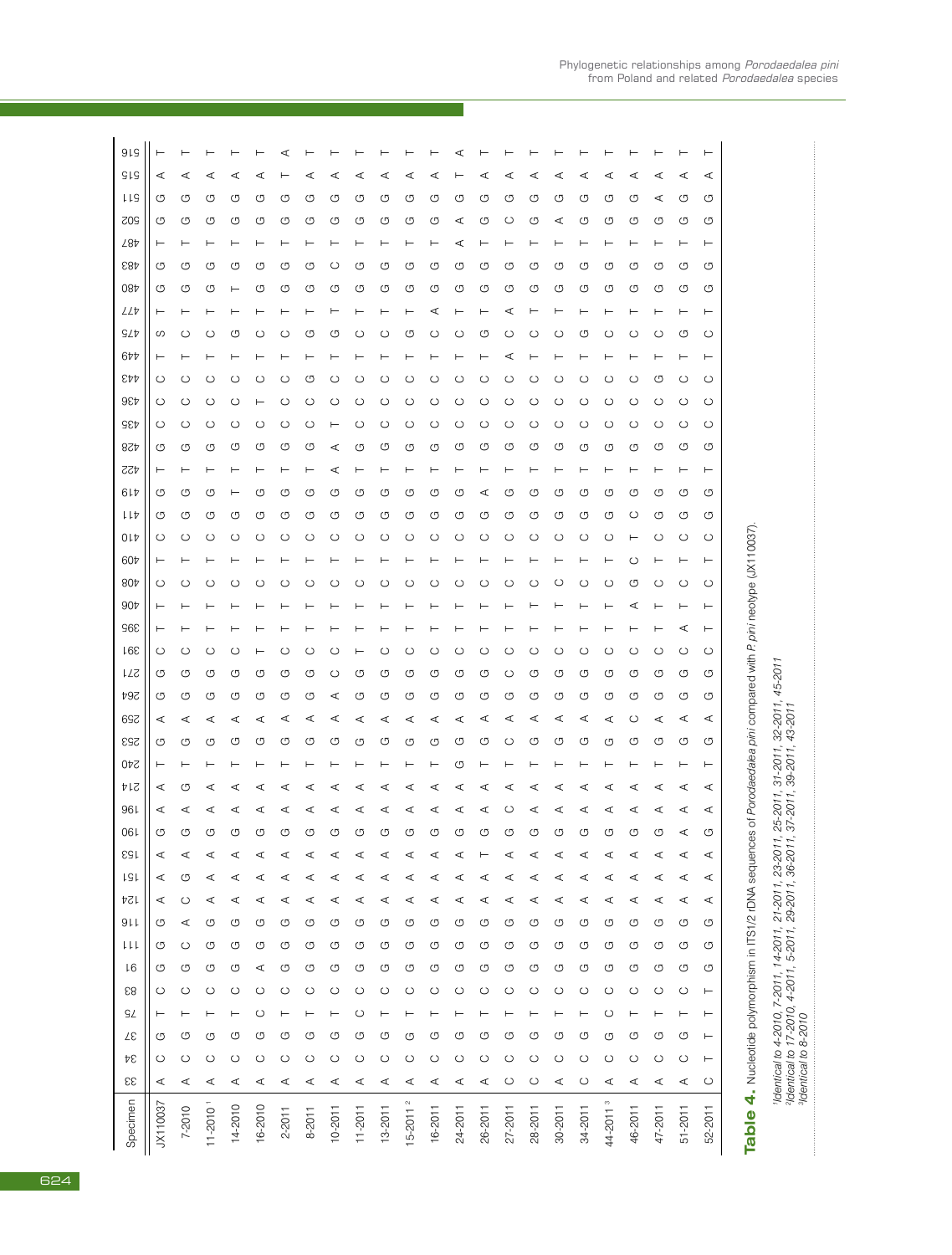*Porodaedalea pini* occurs on *Larix* and *Pinus.* Comparison of *P. pini* from *Larix* with *P. pini* from *Pinus* shows a moderate level of genetic variation in the former. Our analysis, however, included only a single ITS 1/2 rDNA sequence of *P. pini* from *Larix* available at EMBL. Genetic variation of the *P. pini* studied was not related to geographical separation. Similar to this study, absent-to-moderate levels of geographical specificity in *P. pini* in areas greater than ours (approximately 100 000 km<sup>2</sup> ), *i.e.* in Europe or in North America, has also been reported [[3,](#page--1-10)[16](#page--1-12),[17](#page--1-13)]. These results suggest that host specificity, rather than geographical separation, operates as a speciation mechanism within *P. pini*.

The lack of geographical specificity and a high degree of genetic homogeneity in most of the *P. pini* isolates studied agree with the theory of genetic structure of the pathogen's population, which is typically composed of a range of many different physiological races, with a few dominants [[24](#page--1-27)]. The number of races, their diversity, the degree of domination as well as their pathogenicity result from environmental conditions and may differ markedly, both locally and seasonally. This could result from a longlasting and permanent host effect. Forests of northern Poland are dominated by *P. sylvestris* monocultures and the *P. pini* population is rarely exposed to alternative hosts, which generally causes relaxation or shifts in selection pressure, resulting in greater genetic diversity [[25](#page--1-28),[26](#page--1-29)]. Genetic homogeneity of *P. pini* can additionally result from its limited ability for interspecific and intraspecific mating (resulting from incompatibility of certain isolates and universal compatibility of others) [[16](#page--1-12),[27](#page--1-30)], high intrasporophore mating, homothallic mode of reproduction and bipolar (one-locus) mating pattern [[28](#page--1-10)].

The phylogenetic study included two Fennoscandian representatives of the *Porodaedalea* Holarctic Group and six isolates from the Atlantic-Boreal region, from the Interior and from the Pacific region of the USA. Six isolates grouped with *P. laricis* from Europe and one with *P. gilbertsonii* from the USA (BS 74%). Another isolate was adjacent to *P. gilbertsonii* (BS 89%). This suggests that some of the unidentified *Porodaedalea* species belong to *P. laricis* or *P. gilbertsonii.* Our findings are in accordance with earlier studies [[17](#page--1-13)], which suggested that the *Porodaedalea* Holarctic Group in the USA may include *P. laricis* and *P. gilbertsonii.* The former species was so far unrecognized and unknown in the USA. Grouping of the American unidentified *Porodaedalea* isolates with *P. laricis* or *P. gilbertsonii* and failure to group with *P. pini* suggests the absence of *P. pini* (in a form recognized in Europe) from North America. This possibility was earlier suggested by Brazee and Lindner [[17](#page--1-13)].

One of the most distal clades of the phylogram consisted of four representatives of the *Porodaedalea*

Holarctic Group from *P. virginiana* (JX110038, JX110039) and *P. strobiformis* (JX110040, JX110041). The topology of the clade suggests the presence of at least two different host-specific species, agreeing with earlier suggestions [\[17](#page--1-13)]. *Porodaedalea* sp. from *C. atlantica* in Morocco (FJ775550) created a separate lineage with significant bootstrap support (69%), suggesting a new species.

Morphological and phylogenetic species recognition proved the occurrence of *P. pini* on *P. banksiana* in Poland. This is the first record of *P. pini* on a living jack pine tree in Poland.

The method used in the presented study, *i.e.* sequencing of the ITS rDNA with Basidiomycotaspecific primers, is widely used in studies of Basidiomycota and *Porodaedalea* [[3,](#page--1-10)[19](#page--1-17)]. The internal transcribed spacer (ITS), between the SSU and large subunit genes, is variable and can be used to explore relationships at both the species and subspecies levels [\[29](#page--1-31),[30\]](#page--1-32). The Basidiomycota-specific primer ITS4-B, when paired with the fungal-specific primer ITS1-F, efficiently amplifies DNA from Basidiomycota and discriminates against other fungi [[19](#page--1-17)].

We studied the phylogeny of *Porodeadalea* with a distance-method (neighbor-joining), and characterbased methods (maximum likelihood and maximum parsimony). Results from the neighbor-joining method were presented as we considered this method to be superior to the maximum likelihood and maximum parsimony methods. We found the neighbor-joining method to befast and highly accurate, partly because of the small amount of substitution among lineages [[31](#page--1-33),[32\]](#page--1-34). The topologies of phylograms obtained by neighbor-joining analysis, maximum likelihood and maximum parsimony were similar. However, only the neighbor-joining method differentiated sequences with single nucleotide substitution.

The topologies of our phylogram, obtained by neighbor-joining analysis with sequences from one locus (ITS1/2 rDNA), and Brazee and Lindner's phylogram, obtained by maximum parsimony analysis with sequences from four loci (ITS1/2 rDNA+nLSU+*rpb2*+*tef1*) [\[17](#page--1-13)], were similar. They have similar group location and composition; in both phylograms, the basal group includes *P. chrysoloma*, above which are clades of *P. pini, P*. *cancriformans* and *P. laricis* conspecific with the *Porodaedalea* Holarctic Group. This supports that the results of our distance-base method using sequences from ITS 1/2 rDNA can be compared with results of the character-based methods using sequences from ITS1/2 rDNA+nLSU+*rpb2*+*tef1*. Sequencing of the ITS 1/2 rDNA region with ITS1-F and ITS4-B primers therefore seems to be a sufficient method for differentiation of species within *Porodaedalea.*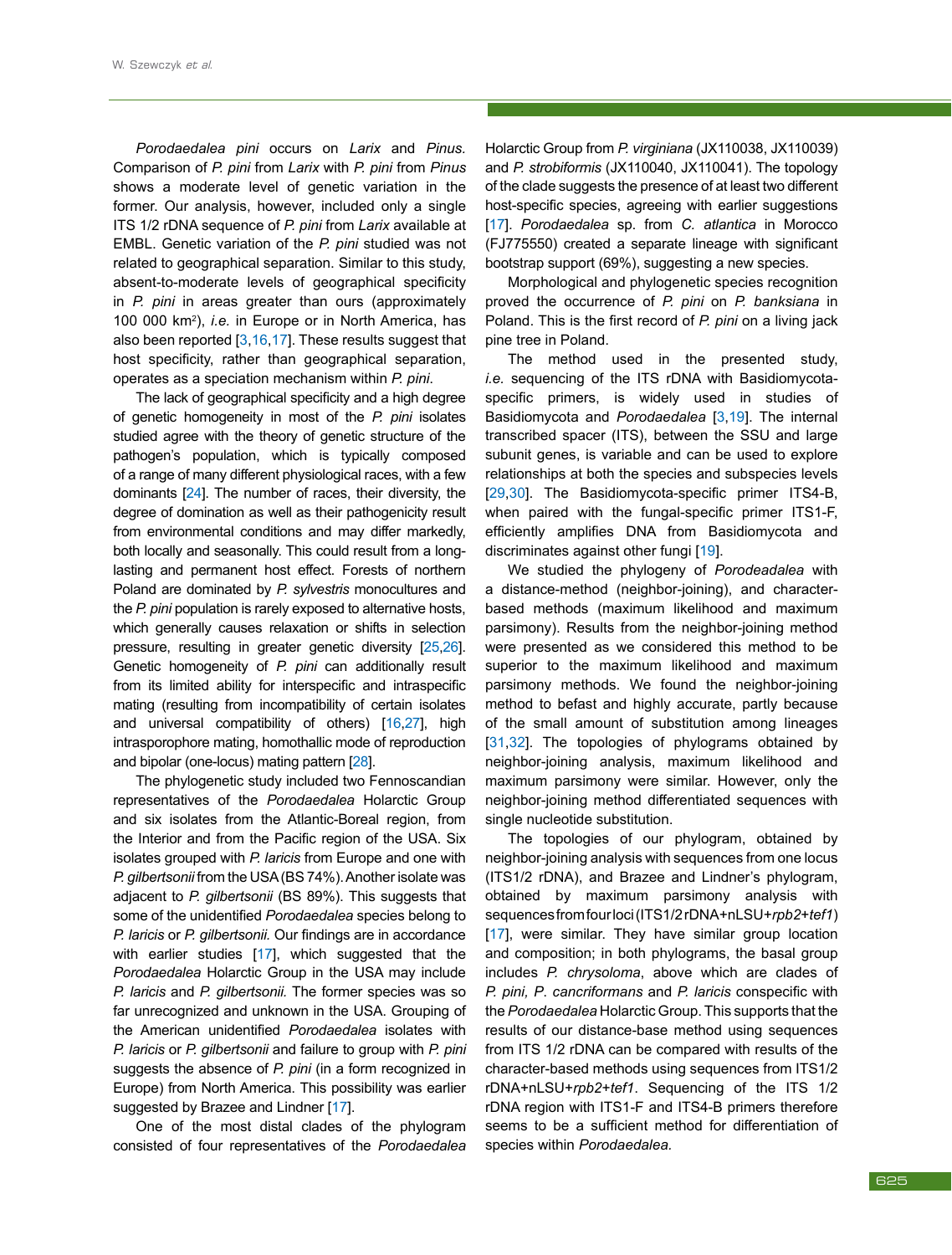## **Acknowledgements**

The study was supported by no research grant.

#### **References**

- [1] Černý A., Taxonomic study in the Phellinus pini group, Čes. Mykol., 1985, 39, 71–84
- [2] Butin H., Tree Diseases and Disorders. Causes, Biology and Control in Forest and Amenity Trees, Oxford, UK, Oxford University Press, 1995, 1–252
- [3] Tomšovský M., Sedlák P., Jankovský L., Species recognition and phylogenetic relationships of European Porodaedalea (Basidiomycota, Hymenochaetales), Mycol. Progress, 2010, 9, 225–233
- [4] Niemelä T., Kinnunen J., Larsson K.H., Schigel D.S., Larsson E., Genus revisions and new combination of some North European polypores, Karstenia, 2005, 45, 75–80
- [5] Larsen M.J., Cobb-Poulle L. A., Phellinus (Hymenochaetaceae): A Survey of the World Taxa, Oslo, Norway, Synopsis Fungorum, 1990
- [6] Fischer M., Molecular and microscopial studies in the Phellinus pini group, Mycologia, 1996, 88, 230–238
- [7] Larsen M. J., Phellinus gilbertsonii sp. nov. from western North America causing heart-rot of coastal Douglas-fir, Folia Cryptogam. Est., 2000, 3, 51–54
- [8] Szewczyk W., Occurrence of Phellinus pini (Brot.) Bondartsev et Singer in selected Scots pine stands of Narol Forest District, Acta Sci. Pol. Silv. Colendar. Rat. Ind. Lignar., 2008, 7, 67–71
- [9] Anonymous., Short-term forecast of the occurrence of major pests and infectious diseases of forest in Poland in 2011 [Krótkoterminowa prognoza występowania ważniejszych szkodników I chorób infekcyjnych drzew leśnych w Polsce w 2011 roku], Forest Research Institute, Analyses and Reports No 16, Sękocin Stary 2011, 2011, 126 (in Polish)
- [10] Gilbertson R.L., Ryvarden L., North American Polypores, vol. 2. Megasporoporia – Wrightoporia, Oslo, Norway, Fungiflora, 1987, 437–885
- [11] Ezhov O. N., Konyushatov O. A., Distribution of Phellinus pini rot in stems of pine, Lesovedenie, 2001, 1, 71–74
- [12] Grand, L.F., Vernia, C.S., Biogeography and hosts of poroid wood decay fungi in North Carolina: species of Phellinus and Schizopora, Mycotaxon, 2004, 89, 181–184
- [13] Sisto D., Luisi N., Severe outbreaks of rot caused by Phellinus pini in pine forests in southern Italy, Monti e Boschi, 1991, 42, 26–28

## **Conflict of interest**

None conflict of interest is declared.

- [14] Mańka M., Żebrowska D., Occurrence of red ring rot caused by Phellinus pini (Thore ex Fr.) in two over 150-year-old Scots Pine stands of the Wielkopolska National Park, Morena-Prace Wielkopolskiego Parku Narodowego, 1997, 5, 33–42
- [15] Fischer M., Binder M., Species recognition, geographic distribution and host-pathogen relationships: a case study in a group of lignicolous basidiomycetes, Phellinus s. l, Mycol., 2004, 96, 799–811
- [16] Fischer M., Pairing tests in the Phellinus pini group, Mycol., 1994, 86, 524–539
- [17] Brazee N.J., Lindner D.L., Unravelling the Phellinus pini s.l. complex in North America: a multilocus phylogeny and differentiation analysis of Porodaedalea, For. Path., 2013, 43, 132–143
- [18] Ward E., Gray R., Generation of a ribosomal probe by PCR and its use in identification of fungi within the Gaeumannomyces–Phialophora complex, Plant Pathol., 1992, 41, 730–736
- [19] Gardes M., Bruns D.T., ITS primers with enhanced specificity for basidiomycetes - application to the identification of mycorrhizae and rusts, Mol. Ecol., 1993, 2, 113–118
- [20] Larkin M.A., Blackshields G., Brown N.P., Chenna R., McGettigan P.A., McWilliam H., et al., Clustal W and Clustal X version 2.0, Bioinformatics, 2007, 23, 2947–2948
- [21] Felsenstein J., Confidence limits on phylogenies: an approach using the bootstrap, Syst. Zool., 1985, 34, 152–161
- [22] Tamura K., Peterson D., Peterson N., Stecher G., Nei M., Kumar S., MEGA5: Molecular Evolutionary Genetics Analysis using Likelihood, Distance, and Parsimony methods, Mol. Biol. Evol., 2011, 28, 2731-2739
- [23] Wagner T., Fischer M., Proceedings towards a natural classification of the worldwide taxa Phellinus s. l. and Inonotus s. l., and phylogenetic relationships of allied genera, Mycol., 2002, 94, 998–1016
- [24] Burdon J.J., Genetic variation in pathogen populations and its implications for adaptation to host resistance, In: Jacobs T., Parlevliet J. E. (Eds.), Durability of disease resistance, Kluwer Academic Publishers, 1993, 41–56